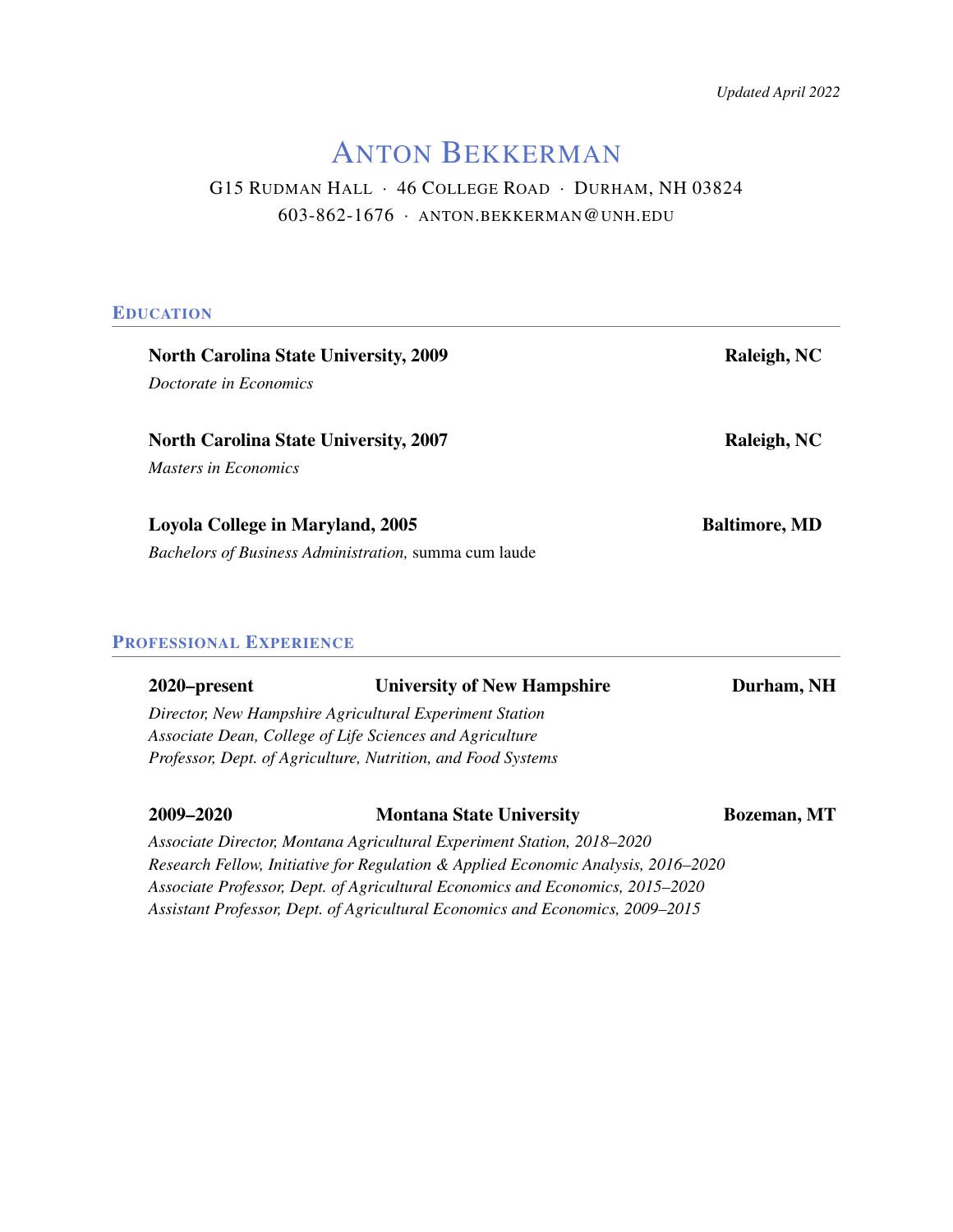#### SUMMARY OF LEADERSHIP AND ADMINISTRATIVE EXPERIENCE

#### *Director, New Hampshire Agricultural Experiment Station*

Responsible for helping facilitate research, outreach, and engagement success of faculty and staff associated with the New Hampshire Agricultural Experiment Station. Specific duties include: administer Station's \$6.5 million budget and resource allocation; oversee the Station's facilities use, maintenance, safety and development; facilitate efforts to increase Station's visibility within the University and community; facilitate and help review all Hatch, Multistate, and McIntire-Stennis projects; represent the Station at state, national, and international events; regularly interact with the Station's advisory board, stakeholder groups, and College of Life Sciences and Agriculture department heads; interact with University facilities services to review and assess maintenance needs at research facilities; regularly meet and develop integrated strategic efforts with UNH Cooperative Extension; serve as supervisor to 10 direct reports including managers for the research farms, greenhouses, dairies, and farm services and for the business operations and communications specialists; serve on the ESCOP Budget and Legislative committee; serve on the Northeastern Regional Aquaculture Center Board of Directors; serve as Administrative Adviser for two Multistate Research and Coordinating Committees in Northeastern region.

#### *Associate Director, Montana Agricultural Experiment Station*

Responsible for helping facilitate research, outreach, and engagement success of the approximately 200 faculty and staff associated with the Montana Agricultural Experiment Station. Specific duties include: advise in Station's \$15 million budget management and resource allocation; lead College of Agriculture and Montana Agricultural Experiment Station strategic plan development; leading role in developing Station's facilities' major maintenance and long-range building program development proposal; leading role in developing a portfolio of new College- and Station-wide faculty and staff awards; lead effort on increasing Station's visibility within the University; review all Hatch and Multistate projects; represent the Station at state, national, and international events; regularly interact with the Station's advisory council, stakeholder groups, and College of Agriculture department heads; advise Director on information presented to the legislature and producer groups; lead the Fertilizer Assessment Committee, tasked with allocating assessment funds for research; interact with University facilities services to review and assess maintenance needs at research farms; serve as Administrative Adviser for two Multistate Research and Coordinating Committees in Western region.

#### *Board of Directors and Council Member, Western Agricultural Economics Association*

Help manage association's budgets, annual conference organization, award selection processes; lead transition to a new conference management system; role in association's transition to a new fiscal management partner; initiated creation of the Publications committee for liaising between the association's Board of Directors and its two journals.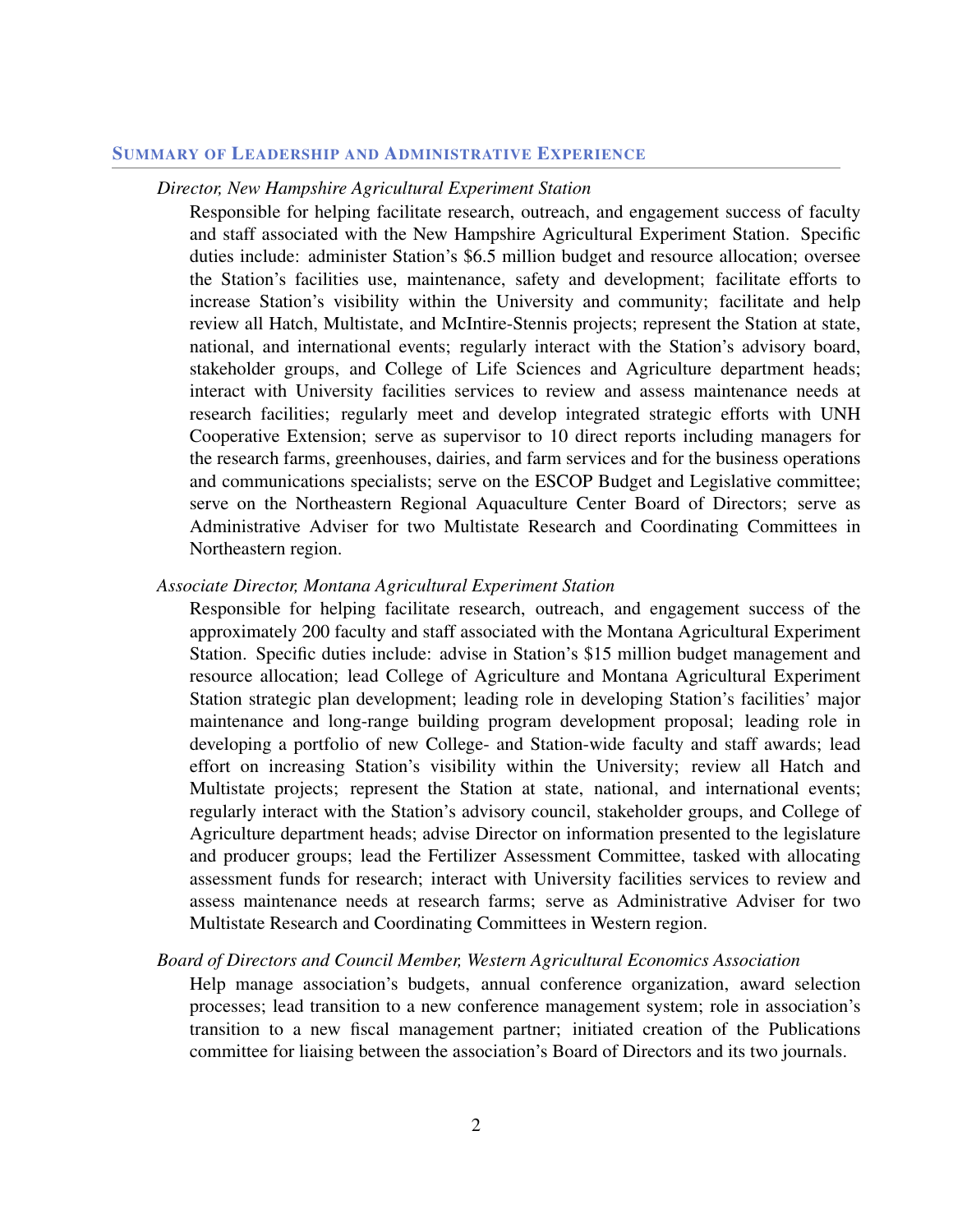#### *Leadership Training*

Harvard Graduate School of Education's Aligning Strategic Priorities with Financial Resources in Higher Education program; LEAD21 training, class 13; continuing training through LEAD21 alumni program; Montana State University's DEAL (Developing Excellence in Academic Leadership) program.

## *Leadership in the Professional Community*

Chair and meeting organizer for regional multistate coordinating committee (NCCC-134; five-year appointment); chair and conference organizer, chair-elect, and secretary for regional multistate project (NC-213); president and secretary/treasurer for North American Branch of Australian Agricultural and Resource Economics Society; secretary/treasurer for Food and Agricultural Marketing and Policy Section of AAEA; external reviewer for academic programs in the Applied Economics Department at Utah State University; served on numerous award selection committees for regional, national, and international professional associations.

#### *Editor, Journal of Agricultural and Research Economics*

Oversee management and review process of submitted manuscripts; lead website and communication redevelopment to increase the Journal's visibility and accessibility; represent Journal at annual professional conferences.

#### *Public Outreach and Engagement*

Led development and provide ongoing oversight for AgEconMT.com outreach project, providing weekly blog and podcast posts for agricultural and natural resource economics information in the northern Great Plains; author of popular blog with extensive readership in northern Great Plains; regular contributor to agricultural news, TV, and radio outlets; serve on the Montana Agricultural Land Valuation Advisory Council (Montana Department of Revenue); served on the Bozeman Public Library bookmobile planning committee; developed multiple web-based data tools for agricultural data.

#### *University and Department Service and Leadership, Montana State University*

Organized and led three international experiential learning courses (Ukraine, Italy and France, Great Britain); chaired the undergraduate program committee; served on the University Research Council; chair for six graduate committees and member of twelve graduate committees; chair of thesis receiving the 2019 Western Agricultural Economics Association Outstanding Masters Thesis Award; chair of thesis receiving the 2020 Agricultural and Applied Economics Association Outstanding Masters Thesis Award; led departmental scholarship committee and member of College scholarship committee; served as member of department promotion and tenure committee.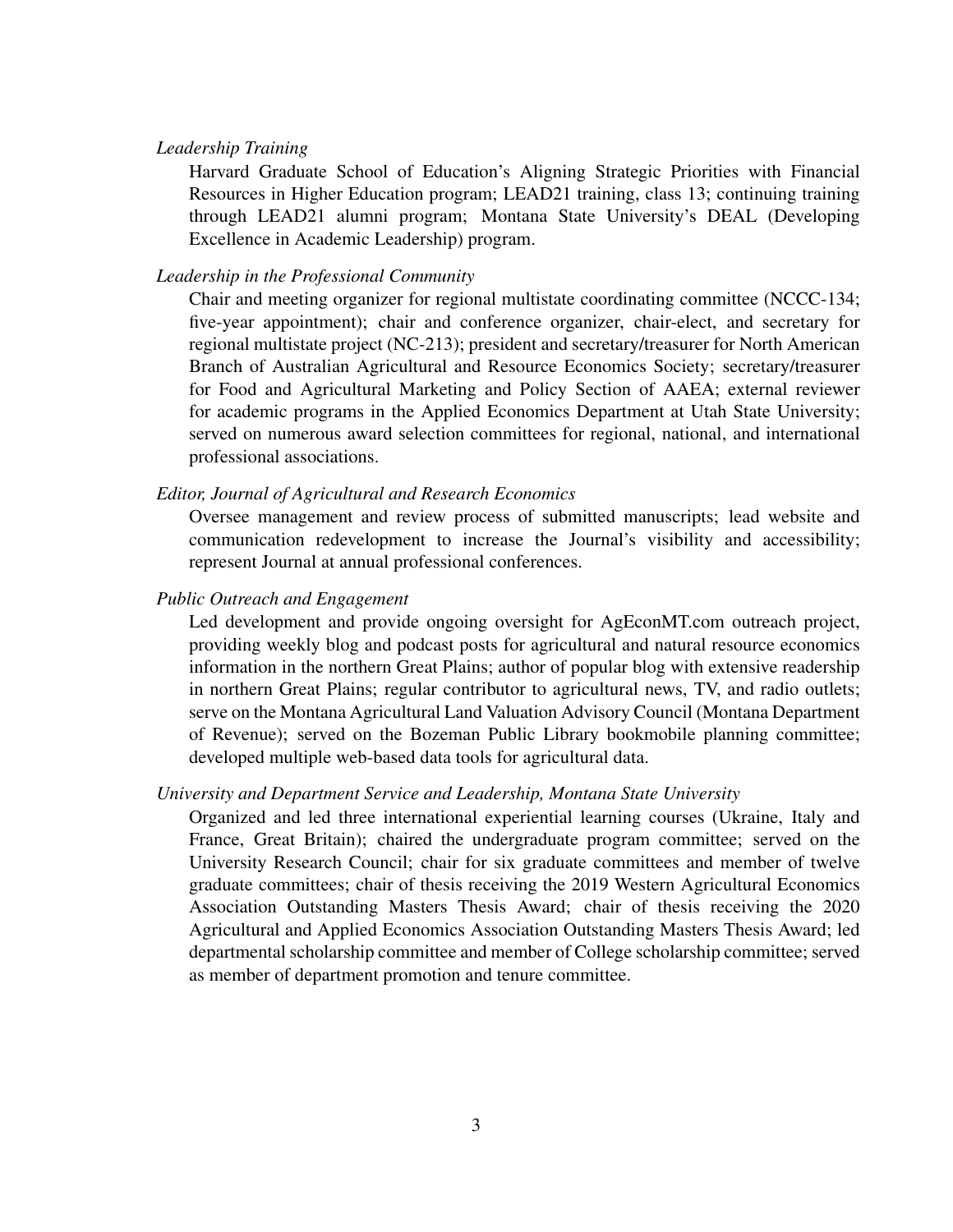# RESEARCH SUMMARY

I am an agricultural economist who is interested in agricultural marketing, farm management, policy, and agribusiness risk management. My published and on-going research focuses on a broad range of issues, including crop price dynamics and forecasting, market valuation of food quality characteristics, management of invasive species and pests, farm policy analysis, crop insurance, fertilizer market dynamics, wine pricing, co-operatives, among others. I also work with interdisciplinary teams of scientists to analyze the agronomic and economic effectiveness of alternative cropping systems, trade-offs of alternative soil management strategies, and cover crops. My last research area has involved broader economic topics, including the economics of education, economics of public libraries, and economic information.

#### REFEREED PUBLICATIONS

## *Agricultural Marketing, Price, and Policy Analysis*

- 1. Bekkerman, A. "Quality Forecasting: Predicting When and How Much Markets Value Higher Protein Wheat." *Canadian Journal of Agricultural Economics*. 69:465-490.
- 2. Bekkerman, A., T. Gumbley, and G. Brester.<sup>†</sup> "The Impacts of the Renewable Fuel Standards on Spatial and Vertical Price Relationships in the U.S. Fertilizer Industry." *Applied Economics Perspectives and Policy*. 43(2):802-822.
- 3. Bekkerman, A., and M. Taylor.<sup>∗</sup> 2020. "Competing for Wheat in the Great Plains: Spatial Variation of Basis Across Elevator Types." *Review of Industrial Organization*. 51(1):27-58.
- 4. Bekkerman, A., G. Brester, and D. Ripplinger. 2020. "The History, Consolidation, and Future of the U.S. Nitrogen Fertilizer Production Industry." *Choices*. Quarter 2.
- 5. Brester, G., and A. Bekkerman. 2020. "Are Fertilizer Capacity Expansion Announcements #FakeNews?" *Choices*. Quarter 2.
- 6. Bekkerman, A., E. Belasco, and V. Smith. 2019.\* "Does Farm Size Matter? Distribution of Crop Insurance Subsidies and Government Program Payments Across U.S. Farms." *Applied Economics Perspectives and Policy*. 41(3):498-518.
- 7. Brester, G., A. Bekkerman, and G. Tonsor. 2019. "An Alternative Approach to Measuring Demand Changes in Meat Markets." *International Food and Agribusiness Management Review*. 22(3):397-412.
- 8. Bekkerman, A., and G. Brester. 2019. "Don't Judge a Wine by Its Closure: Price Premiums for Corks in the U.S. Wine Market" *Journal of Wine Economics*. 14(1): 3-25.
- 9. Bekkerman, A., and D. Weaver. 2018."Modeling Joint Dependence of Invasive Pests: The Case of the Wheat Stem Sawfly." *Journal of Agricultural and Resource Economics*. 42(2):172-194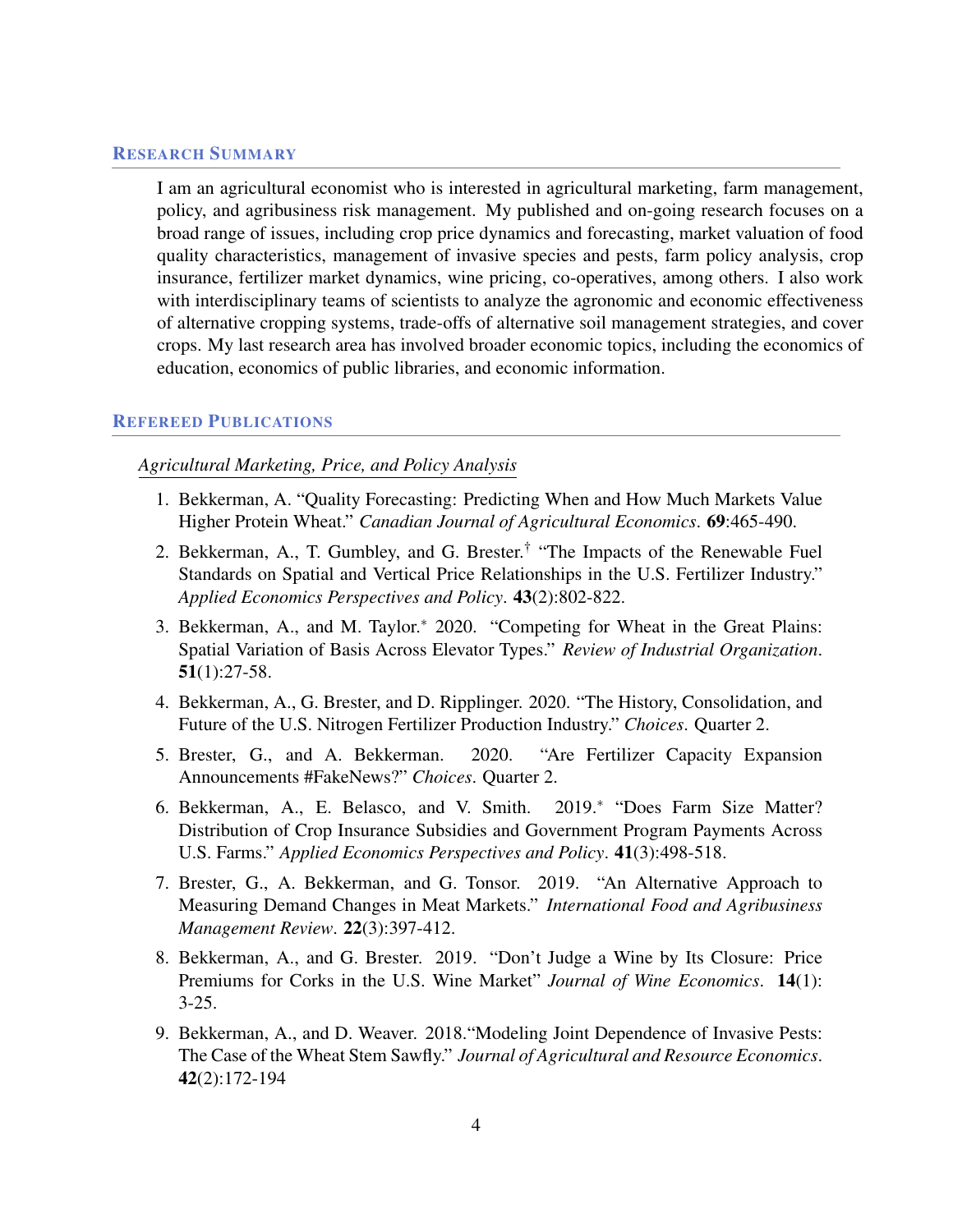- 10. Bekkerman, A., and H. Tejeda. 2017. "Revisiting the Determinants of Futures Contract Success: The Role of Market Participants." *Agricultural Economics*. 48:175–185.
- 11. Bekkerman, A., G. Brester, and M. Taylor. 2016 "Forecasting a Moving Target: The Roles of Quality and Timing for Determining Northern U.S. Wheat Basis." *Journal of Agricultural and Resource Economics*. 41(1):25-41.
- 12. Bekkerman, A., E. Belasco, and A. Watson.∗,† 2015. "Decoupling Direct Payments: Potential Impacts of the 2014 Farm Bill on Farm Debt." *Agricultural Finance Review*. 75(4):434-449 (lead article).
- 13. Jefferson-Moore, K., A. Bekkerman, N. Piggott, B. Goodwin, S. Palat, and C. Turner. 2015. "Potential check-off benefits to farmers in the presence of wind-borne diseases." *Journal of Agricultural Extension and Rural Development*. 7(5):176-177.
- 14. Bekkerman, A., H. Schweizer, and V. Smith.∗,† 2014. "The Impacts of the Canadian Wheat Board Ruling on the North American Malt Barley Markets." *Canadian Journal of Agricultural Economics*. 62(4):619–645.
- 15. Bekkerman, A. 2013. "The Changing Landscape of Northern Great Plains Wheat Markets." *Choices.* 28(2).
- 16. Bekkerman, A., G. W. Brester and T. J. McDonald.† 2013. "A Semi-Parametric Approach to Analyzing Quality-Differentiated Agricultural Markets." *Journal of Agricultural and Applied Economics*. 45(1):79–94.
- 17. Bekkerman, A., B. K. Goodwin, and N. E. Piggott. 2013. "A Variable Threshold Band Approach to Measuring Market Linkages." *Applied Economics.* 45(19): 2705–2714.
- 18. Bekkerman, A., N. E. Piggott, B. K. Goodwin, and K. Jefferson-Moore. 2012. "A Market-Based Mitigation Program for Wind-Borne Diseases" *Agricultural and Resource Economic Review*. 41(2):175–188.
- 19. Bekkerman, A., V. H. Smith, M. Watts.<sup>∗</sup> 2012. "The SURE Program and Incentives for Crop Insurance Participation: A Theoretical and Empirical Analysis." *Agricultural Finance Review*. 72(3):381–401.
- 20. Bekkerman, A. 2011. "Time-Varying Hedge Ratios in Linked Agricultural Markets." *Agricultural Finance Review*. 71(2):179–200.
- 21. McDonald, T., G. Brester, A. Bekkerman, and J. Patterson.† 2010. "Case Study: Searching for the Ultimate Cow: The Economic Value of Residual Feed." *Professional Animal Scientist*. 26(6):655–660.
- 22. Bekkerman, A., B. K. Goodwin, and N. E. Piggott. 2008. "Spatio-Temporal Risk and Severity Analysis of Soybean Rust in the U.S." *Journal of Agricultural and Resource Economics*. 33(3):311–331 (lead article).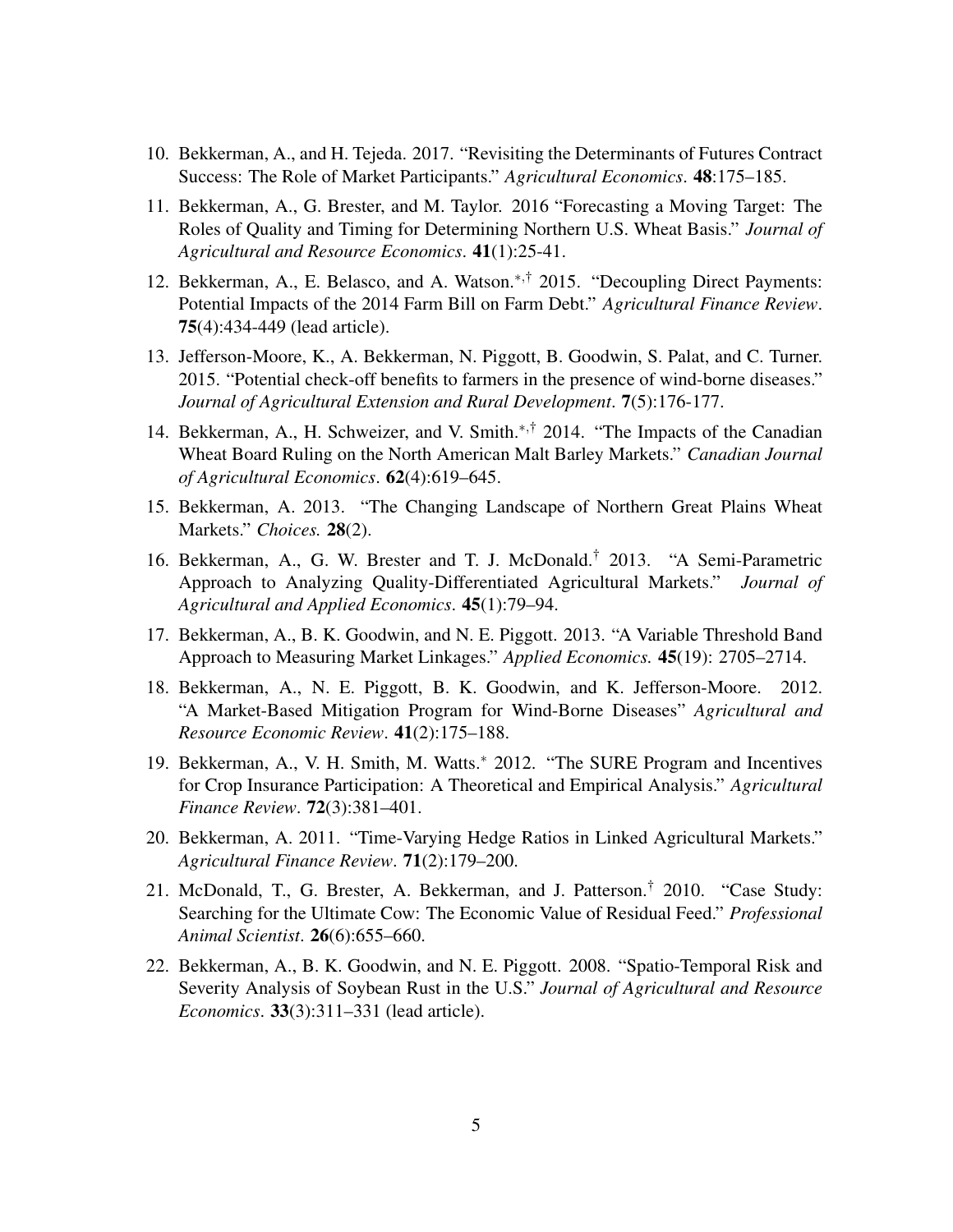#### *Cropping Systems*

- 23. Adhikari, S., A. Adhikari, D. Weaver, A. Bekkerman, F. Menalled. 2019. "Impacts of Agricultural Management Systems on Biodiversity and Ecosystem Services in Highly Simplified Dryland Landscapes." *Sustainability*. 11(11):3223-3239.
- 24. Miller, P., A. Bekkerman, J. Holmes, C. Jones, R. Engel. 2019. "Agro-economic returns were reduced for four years after conversion from perennial forage." *Agronomy Journal*. 111(5):2292-2302.
- 25. Lawrence, P., B. Maxwell, L. Rew, C. Ellis, and A. Bekkerman.† 2019. "Vulnerability of Dryland Agricultural Regimes to Economic and Climatic Change." *Ecology and Society*. 23(1) .
- 26. John, A., C. Jones, S. Ewing, A. Sigler, A. Bekkerman, and P. Miller.† 2017."Fallow replacement and nitrogen management for reducing nitrate leaching in a semi-arid region." *Nutrient Cycling in Agroecosystems*. 108(3):279–296.
- 27. Chen, C., A. Bekkerman, R. Afshar, K. Neill. 2015. "Intensification of Dryland Cropping System for Bio-feedstock Production: Evaluation of Agronomic and Economic Benefits of Camelina sativa." *Industrial Crops and Products*. 71(September):114–121.
- 28. Miller, P., A. Bekkerman, C. Jones, M. Burgess, J. Holmes, and R. Engel. 2015. "Pea in Rotation with Wheat Reduced Uncertainty of Economic Returns in Southwest Montana." *Agronomy Journal*. 107(2):541–550.
- 29. Burgess, M., P. Miller, C. Jones, and A. Bekkerman.† 2014. "Tillage of Cover Crops Affects Soil Water, Nitrogen, and Wheat Yield Components." *Agronomy Journal*. 106(4):1497–1508.
- 30. Chen, C., K. Neill, M. Burgess, and A. Bekkerman.† 2012. "Agronomic Benefit and Economic Potential of Introducing Fall-Seeded Pea and Lentil into Conventional Wheat-Based Crop Rotations." *Agronomy Journal*. 104(2):215–224.

# *Economics of Information & Education*

- 31. Madariaga, J. and A. Bekkerman.<sup>∗</sup> 2020. "The Impact of Trade Openness on Relative Equipment Prices: Lessons from Latin America." *Economica*. 87(348):938-984.
- 32. Gilpin, G. and A. Bekkerman 2019. "Households' public library use across the school calendar." *Library and Information Science Review*. 42(2).
- 33. Bekkerman, A., and G. Gilpin.<sup>∗</sup> 2016. "Crime and Punishment: The Role of Student Body Characteristics in Schools' Disciplinary Behaviors." *Applied Economics*. 48(15):1402–1415.
- 34. Bekkerman, A., and G. Gilpin.<sup>∗</sup> 2015. "On Understanding Inconsistent Disciplinary Behavior in Schools." *Applied Economics Letters*. 22(10):772–776.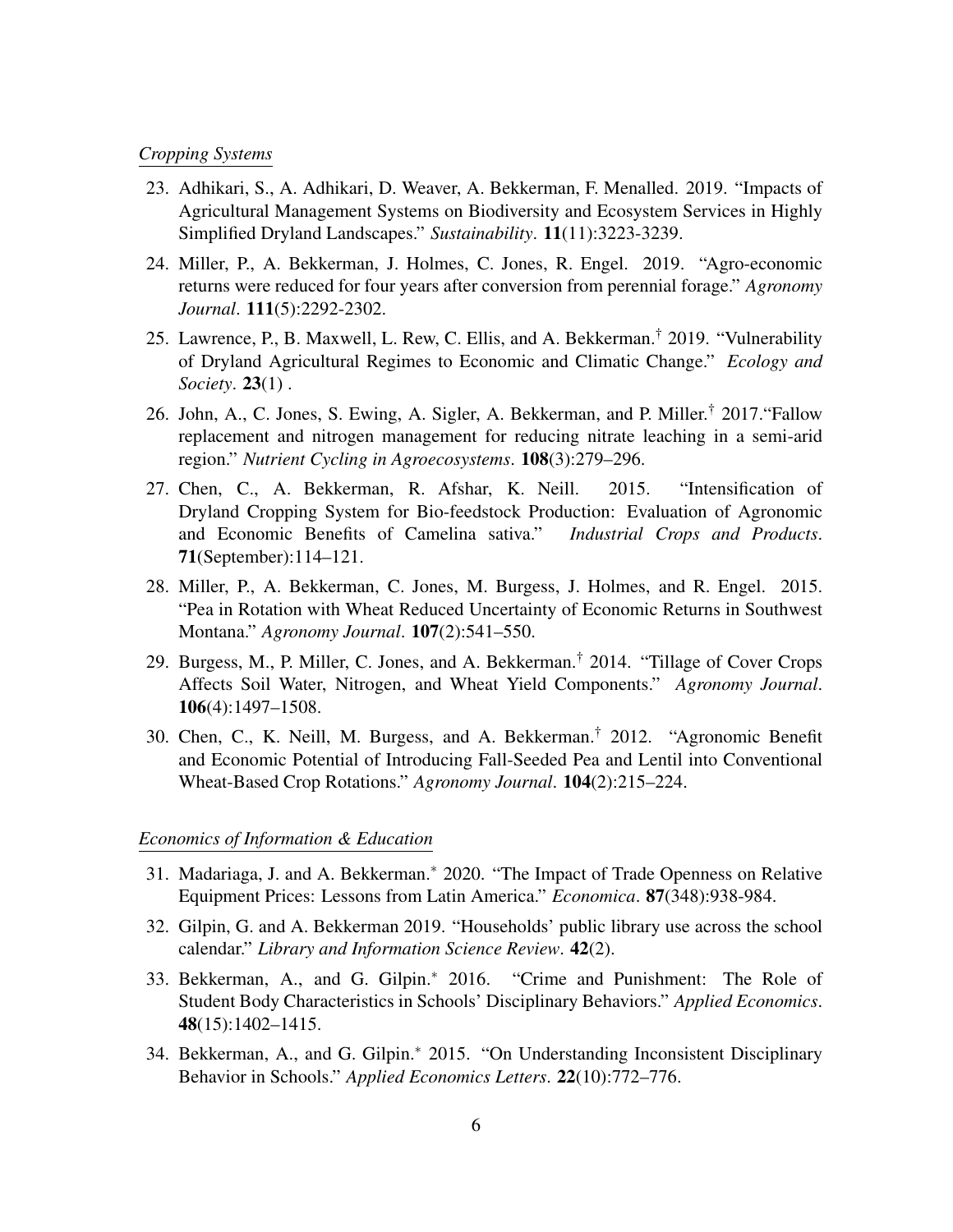- 35. Bekkerman, A. 2015. "The Role of Simulations in Econometrics in Pedagogy." *WIREs Computational Statistics*. 7(March/April):160–165.
- 36. Bekkerman, A., and G. Gilpin.<sup>∗</sup> 2014. "Can Equitable Punishment be Mandated? Estimating Impacts of Sentencing Guidelines on Disciplinary Disparities." *International Review of Law and Economics*. 40(3):51–61.
- 37. Bekkerman, A., and J. Morgan.<sup>∗,†</sup> 2014. "Coal Power Plant Emission Exposure and Its Effect on Education Access." *Journal of Public Health*. 22(4):313–321.
- 38. Bekkerman, A., and G. Gilpin.<sup>∗</sup> 2013. "High-Speed Internet Growth and the Demand for Locally Accessible Information Content." *Journal of Urban Economics.* 77:1–10 (lead article).
- 39. Gilpin, G., and A. Bekkerman.<sup>∗</sup> 2012. "Cost-Effective Hiring in U.S. High Schools: Estimating Optimal Teacher Quantity and Quality Decisions." *Applied Economics Letters*. 19(14):1421–1424.

*Note*: \* indicates that lead authorship is shared and <sup>†</sup> is work with former students.

#### **OTHER PUBLICATIONS**

- Bekkerman, A., E. Belasco, and V. Smith. 2018. "Where the Money Goes: The Distribution of Crop Insurance and Other Farm Subsidy Payments." Chapter 2 in *Agricultural Policy in Disarray, Volume I*, V.H. Smith, J.W. Glauber, and B.K. Goodwin, eds. AEI: Washington, D.C.
- Bekkerman, A., E. Belasco, and V. Smith. ["Where the Money Goes: The Distribution](https://www.aei.org/publication/where-the-money-goes-the-distribution-of-crop-insurance-and-other-farm-subsidy-payments/) [of Crop Insurance and Other Farm Subsidy Payments."](https://www.aei.org/publication/where-the-money-goes-the-distribution-of-crop-insurance-and-other-farm-subsidy-payments/) Reforming the Farm Bill, AEI, Washington, DC, January 2018.
- Bekkerman, A., and B. Karali. 2018. "The Evolving Dynamics of Commodity Markets: Introduction to a Journal of Agribusiness Special Issue." *Journal of Agribusiness*  $35(2):1-5.$
- Maxwell, B., B. Weed, L. Ippolito, A. Bekkerman, M. Boone, M. Mills-Novoa, D. Weaver, M. Burrows, and L. Burkle. ["Agricultural and Climate Change in Montana."](http://montanaclimate.org/chapter/agriculture) Chapter in *2017 Montana Climate Assessment*, Whitlock C., Cross W., Maxwell B., Silverman N., and Wade AA, eds. Bozeman and Missoula MT: Montana State University and University of Montana, Montana Institute on Ecosystems. September 2017.
- Bekkerman, A., and M. Taylor. ["Influence of Shuttle Loaders on Grain Markets in](https://www.agmanager.info/sites/default/files/pdf/ACCC_FactSheet-10_ShuttleLoaders-KS-MT.pdf) [Kansas and Montana."](https://www.agmanager.info/sites/default/files/pdf/ACCC_FactSheet-10_ShuttleLoaders-KS-MT.pdf) Arthur Capper Cooperative Center Fact Sheet Series, Paper #10, August 2017.
- Ehmke, M., C. Jones-Ritten, B. Patalee, A. Bekkerman, K. Curtis, and C. Ehmke. 2017.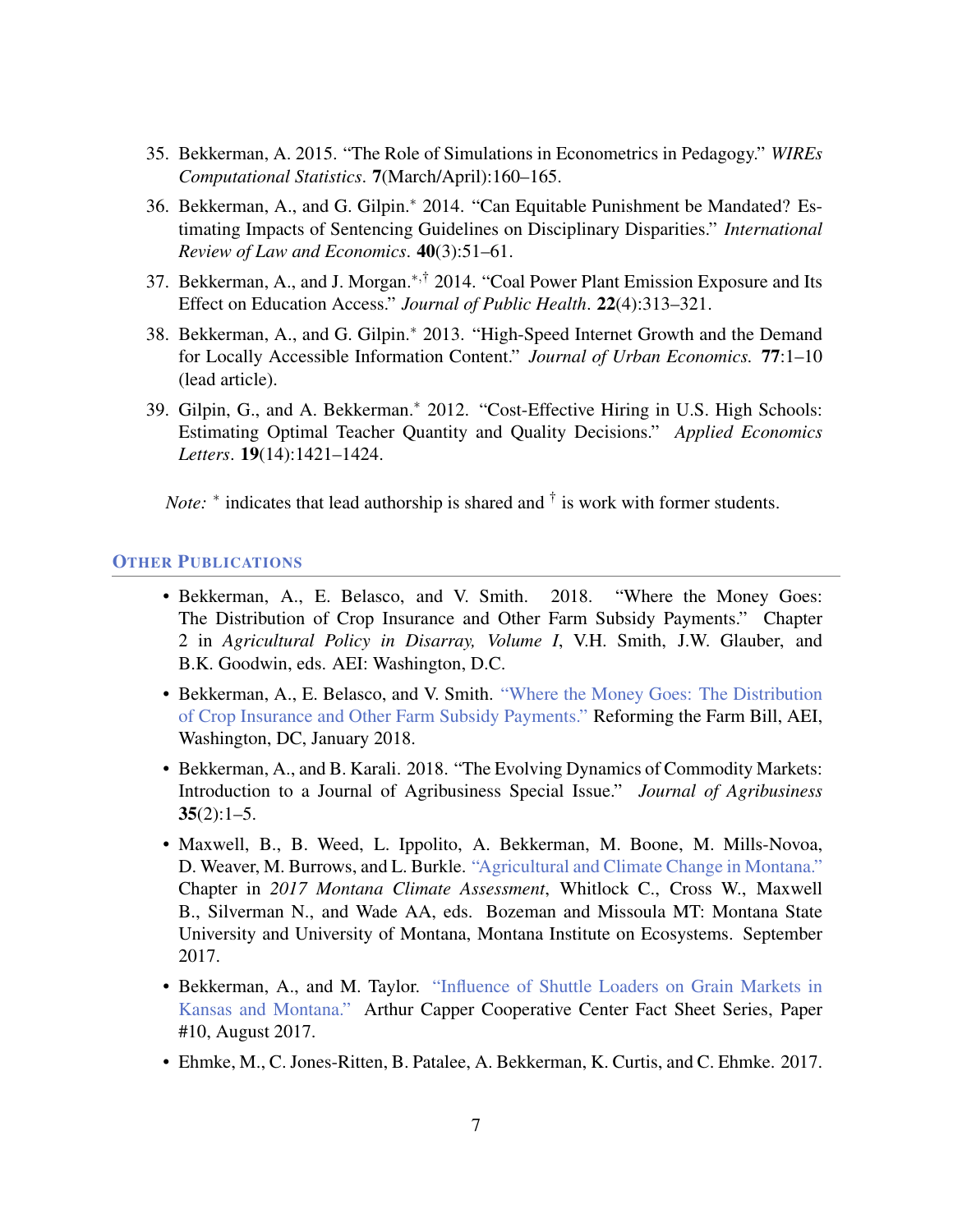"How Sweet Are Beekeeper Returns from Almond Pollination and Honey Production?" In proceedings of the 21st International Farm Management Congress, volume 1.

- Bekkerman, A. "Data-Driven Innovation: An Integrated Public-Private R&D Framework for the 21st Century." In proceedings, Grain Elevators and Processors Society Exchange, March 2017.
- Fulbright, J., K. Wanner, A. Bekkerman, D. Weaver. Wheat Stem Sawfly Biology. Montana State University Extension, MontGuide (MT201107AG), March 2017.
- Miller, P., C. Jones, A. Bekkerman, J. Holmes. [Short-term \(2-yr\) Effects of Crop](http://landresources.montana.edu/fertilizerfacts/documents/FF68%20CropRotationNWheatYieldProtEcon.pdf) [Rotations and Nitrogen Rates on Winter Wheat Yield, Protein and Economics in](http://landresources.montana.edu/fertilizerfacts/documents/FF68%20CropRotationNWheatYieldProtEcon.pdf) [North Central Montana.](http://landresources.montana.edu/fertilizerfacts/documents/FF68%20CropRotationNWheatYieldProtEcon.pdf) Montana State University Extension, Fertilizer Facts (No. 68), January 2015.
- Bekkerman, A. ["Economic Impacts of the Wheat Stem Sawfly and an Assessment of](http://www.montana.edu/bekkerman/docs/sawfly_economics_final.pdf) [Risk Management Strategies."](http://www.montana.edu/bekkerman/docs/sawfly_economics_final.pdf) A report to the Montana Grains Foundation, Great Falls, MT, January 2014.
- Bekkerman, A., and G. Gilpin. ["Understanding Cost-Effective Strategies for Increasing](http://msl.mt.gov/BTOP/InternetStudyFinalwForward.pdf) [Technology and Internet Access in Montana Public Libraries."](http://msl.mt.gov/BTOP/InternetStudyFinalwForward.pdf) A report to the Montana State Library, Helena, MT, August 2012.
- Watts, M. J., and A. Bekkerman. ["Agricultural Disaster Aid Programs: A SURE](http://www.aei.org/files/2011/11/04/-agricultural-disaster-aid-programs-a-sure-invitation-to-wasteful-spending_152350984526.pdf) [Invitation to Wasteful Spending."](http://www.aei.org/files/2011/11/04/-agricultural-disaster-aid-programs-a-sure-invitation-to-wasteful-spending_152350984526.pdf) American Boondoggle: Fixing the 2012 Farm Bill, AEI, Washington, DC, July 2011.

## WORKING PAPERS

• Swanson, A., A. Bekkerman, and M. Taylor. "The Effects of the Section 199 Tax Law on Agricultural Cooperatives' Pricing Behaviors." In preparation for submission.

### PRESENTED PAPERS AND POSTERS

- Research seminar series, Dept. Agriculture, Nutrition, and Food Systems, University of New Hampshire. Durham, NH, August 2021.
- Economics seminar series, University of New Hampshire. Durham, NH, April 2021.
- Western Agricultural Economics Association (WAEA) Annual Meeting, Couer d'Alene, ID, July 2019.
- Economics seminar series at Montana State University. Bozeman, MT, June 2019.
- NCCC-134 Conference on Applied Commodity Price Analysis, Forecasting, and Market Risk Management, Minneapolis, MN, April 2019.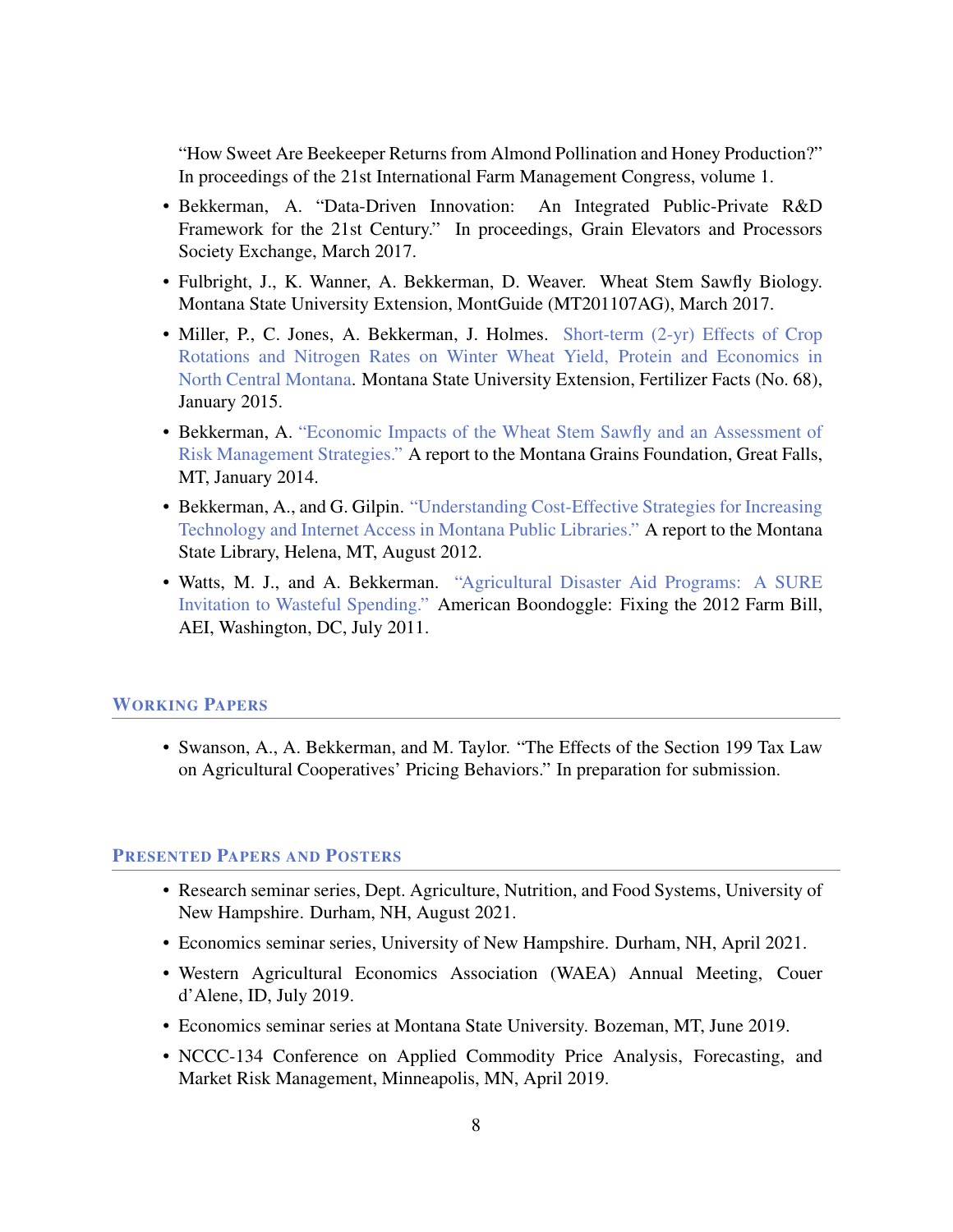- NC-213 Conference on Marketing and Delivery of Quality Grains and BioProcess Coproducts, Ames, IA, February, 2019.
- Economics seminar series at North Dakota State University, Fargo, ND, November 2018.
- American Agricultural Economics Association (AAEA) Annual Meeting, Washington, D.C., August 2018.
- NCCC-134 Conference on Applied Commodity Price Analysis, Forecasting, and Market Risk Management, Minneapolis, MN, April 2018.
- Economics seminar series at Washington State University, Pullman, WA, March 2018.
- American Agricultural Economics Association (AAEA) Annual Meeting, Chicago, IL, July 2017.
- NC-213 Conference on Marketing and Delivery of Quality Grains and BioProcess Coproducts, Kansas City, KS, February, 2017.
- NCCC-134 Conference on Applied Commodity Price Analysis, Forecasting, and Market Risk Management, St. Louis, MO, April 2016.
- NC-213 Conference on Marketing and Delivery of Quality Grains and BioProcess Coproducts, Austin, TX, March, 2016.
- American Agricultural Economics Association (AAEA) Annual Meeting, San Francisco, CA, July 2015.
- Agricultural economics seminar series at Kansas State University, Manhattan, KS, July 2014.
- Western Agricultural Economics Association (WAEA) Annual Meeting, Colorado Springs, CO, June 2014.
- NCCC-134 Conference on Applied Commodity Price Analysis, Forecasting, and Market Risk Management, St. Louis, MO, April 2014.
- International Wheat Stem Sawfly Conference, Bozeman, MT, April 3–4, 2014.
- Australian Agricultural and Resource Economics Society (AARES) Annual Meeting, Port Macquarie, Australia, February 2014.
- Western Users of SAS Software (WUSS) Conference, Las Vegas, NV, November 2013.
- Economics seminar series at Montana State University. Bozeman, MT, September 2013.
- NAREA Workshop on Beverage Marketing and Policy Issues, Ithaca, NY, June 2013.
- NCCC-134 Conference on Applied Commodity Price Analysis, Forecasting, and Market Risk Management, St. Louis, MO, April 2013.
- Economics seminar series at Loyola University in Maryland, Baltimore, MD, October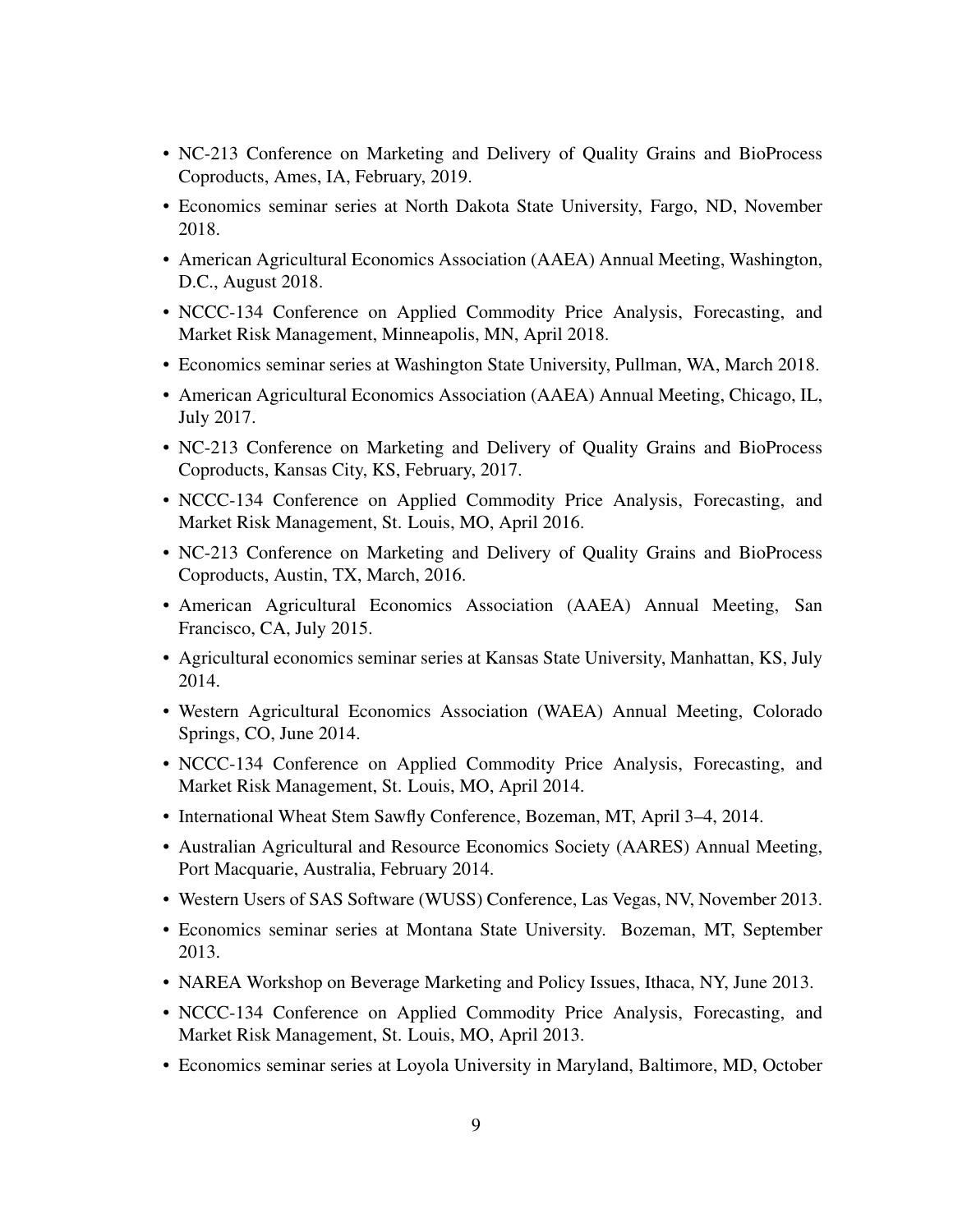2012.

- Invited speaker. Western Users of SAS Software (WUSS) Conference, Long Beach, CA, September 2012.
- American Agricultural Economics Association (AAEA) Annual Meeting, Seattle, WA, August 2012.
- Symposium organizer. Western Agricultural Economics Association (WAEA) Annual Meetings, Park City, UT, June 2012.
- NCCC-134 Conference on Applied Commodity Price Analysis, Forecasting, and Market Risk Management, St. Louis, MO, April 2012.
- Western Agricultural Economics Association (WAEA) Annual Meeting, Banff, AB, June 2011.
- NCCC-134 Conference on Applied Commodity Price Analysis, Forecasting, and Market Risk Management, St. Louis, MO, April 2011.
- Economics seminar series at Montana State University, Bozeman, MT, October 2010.
- American Agricultural Economics Association (AAEA) Annual Meeting, Denver, CO, July 2010.
- Economics seminar series at Montana State University, Bozeman, MT, June 2010.
- Seminar series at Economic Research Service (USDA), Washington, DC, April 2010.
- Australian Agricultural and Resource Economics Society (AARES) Annual Meeting, Adelaide, Australia, February 2010.
- Economics seminar series at Montana State University, Bozeman, MT, November 2009.
- American Agricultural Economics Association (AAEA) Annual Meeting, Milwaukee, WI, July 2009. *Finalist for Best Poster.*
- Agricultural Economics seminar series at North Carolina State University, Raleigh, NC, April 2009.
- USDA-ERS Program of Research on the Economics of Invasive Species Management (PREISM) Conference, Washington, DC, October 2008.
- American Agricultural Economics Association (AAEA) Annual Meeting, Orlando, FL, July 2008.
- Agricultural Economics seminar series at North Carolina State University, Raleigh, NC, April 2008.
- SCC-76: Economics and Management of Risk in Agriculture and Natural Resources, Gulf Shores, AL, March 2008.
- American Agricultural Economics Association (AAEA) Annual Meeting, Portland, OR, July 2007.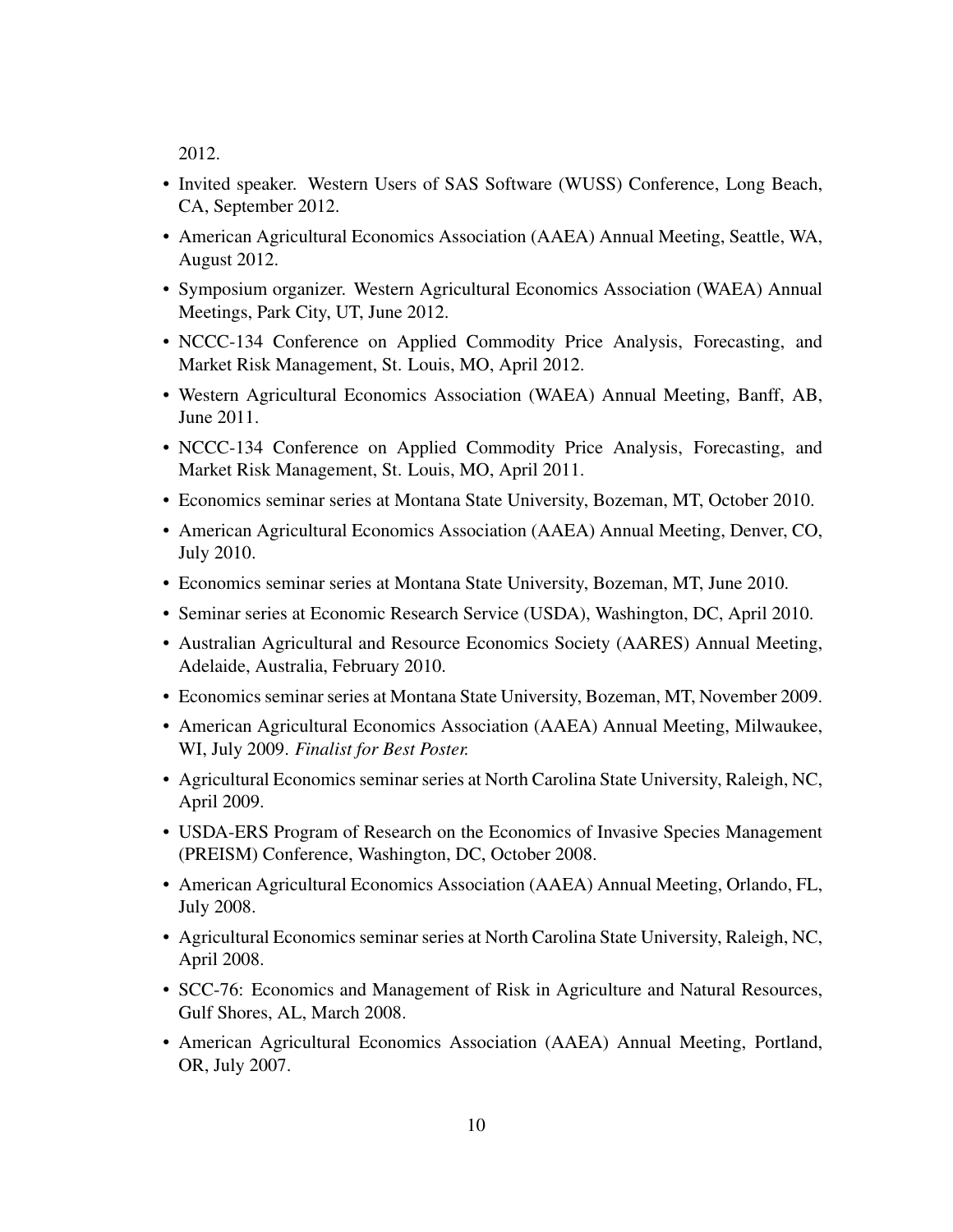## GRANT ACTIVITY

- Bekkerman, A. (Co-PI), with K. Fuller. "Wheat Variety Survey." Montana Wheat and Barley Committee. \$15,000. 2019.
- Bekkerman, A. (Co-PI), with Patrick Carr, et al. "CREEP STOP: Integrating Biological, Cultural, and Mechanical/Physical Tools for Long-Term Suppression of Creeping Perennial Weeds in northern Great Plains and Pacific Northwest Cropping Systems." USDA NIFA Organic Research and Extension Initiative. \$58,751 (Work is part of a project totaling \$1.99 million). 2019–2022.
- Bekkerman, A. (Co-PI), with S. Arnold. "Growing the Agritourism Industry in Montana: Insight from Experts." Specialty Crop Block Grant. \$83,983. 2018–2020.
- Bekkerman, A. (Co-PI), with K. Fuller. "Wheat Variety Survey." Montana Wheat and Barley Committee. \$15,000. 2018.
- Bekkerman, A. (PI), with K. Fuller. "Improving Producers' Access to Market Price and Basis Information." Montana Wheat and Barley Committee. \$14,968. 2018. Principle investigator, with K. Fuller.
- Bekkerman, A. "A Fertilizer Price Prediction Tool for the Northern Great Plains." Montana Fertilizer Assessment Funds. \$15,700. 2017–2018. Project director.
- Bekkerman, A. "The Power of New Perspectives: Multidisciplinary Teaching Squares as an Instructional Development Tool." Montana State University Instructional Innovation Grant. \$2,000. 2016–2017. Project director.
- Bekkerman, A. "Understanding State-level Impacts of the Emerging Pulse Crop Industry in Montana." Montana Research Enhancement and Development Initiative. \$55,588. 2015–2016. Principle investigator. (Work is part of the project, "Increasing Profitability by Improving Efficiency of Montana's Farm and Ranch Lands," \$2,276,734).
- Bekkerman, A. (PI), with K. Fuller. "Improving Accuracy and Access to Crop Production Economics Decision Tools for Montana Grains Producers." Montana Wheat and Barley Committee. \$16,187. 2015–2016. Principle investigator, with K. Fuller.
- "Connecting Agribusiness Managers with Students: Investing in Interactive Video Communication Technology." College of Agriculture, Montana State University. \$7,500. 2015. Project director.
- Faculty Enhancement Grant. Montana State University. \$2,112. 2014–2015. Project director.
- "Economic Impacts of the Wheat Stem Sawfly and an Assessment of Risk Management Strategies." Montana Grains Foundation. \$43,798. 2013–2014. Principle investigator.
- "Enhancing the Economic Viability of Camelina as a Bio-Feedstock: Optimization and Demonstration of the Production System and Bioproduct Development." Biomass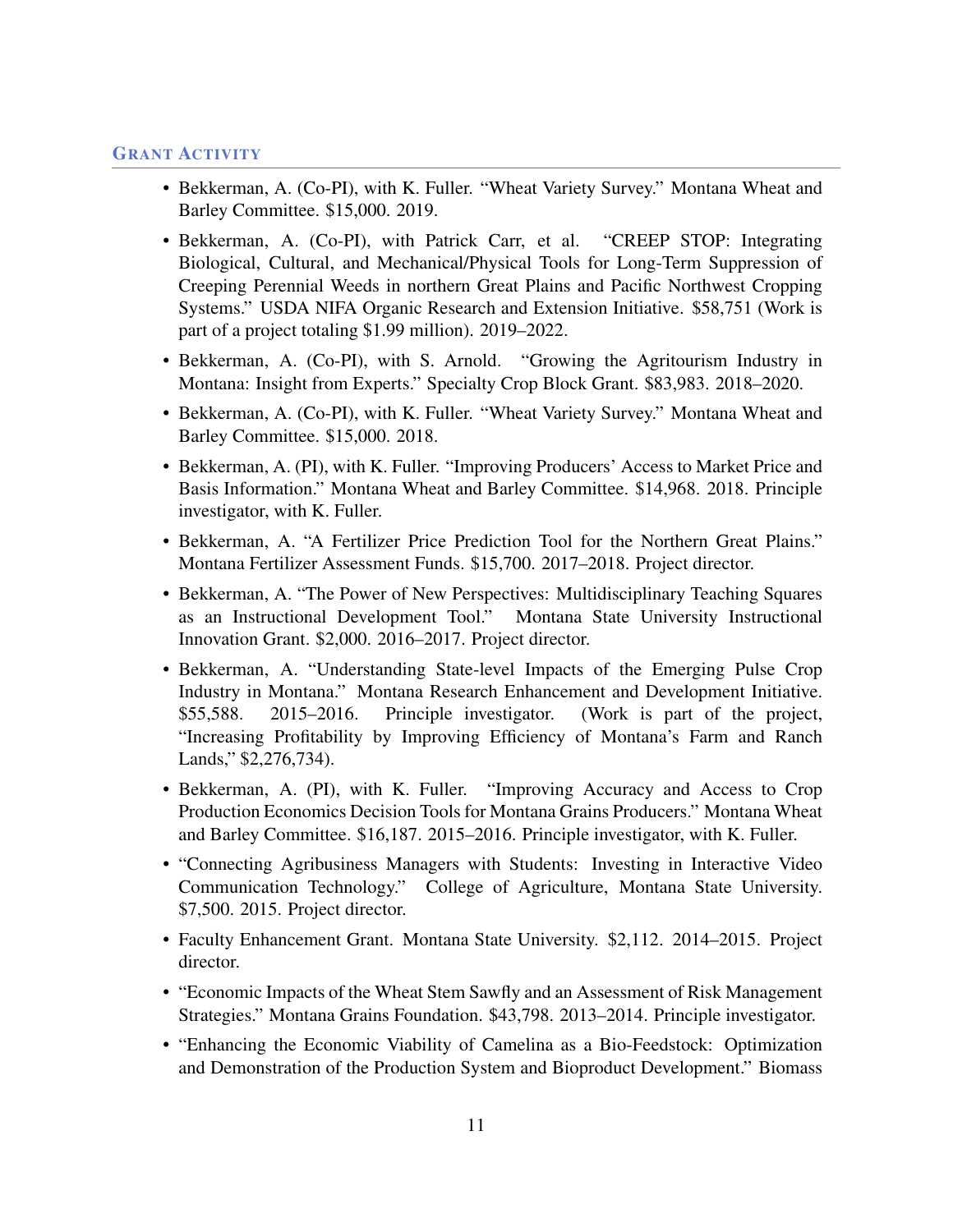Research and Development Initiative (NIFA-USDA). \$5.08 million (MSU subcontract from Kansas State University of \$778,047). 2013—2016. Co-PI, with Chengci Chen.

- "Targeted Grazing to Reduce Tillage in Organic Dryland Systems: Environmental, Ecological, and Economic Assessment of Reintegrating Animal and Crop Production." Organic Research and Extension Initiative (NIFA-USDA). \$978,794. 2012–2016. Co-PI, with F. Menalled et al.
- "Integration of Sheep into Dryland Organic Farming. Systems Level Evaluation of Impact of Targeted Grazing on Pest Management, Environmental Stewardship, Food Safety, and Economic Returns." Organic Transition Grant (NIFA-USDA). \$742,907. 2011–2015. Co-PI, with P. Hatfield et al.
- "Integrated Management of Cereal Viruses." Pest Management Alternatives Program (NIFA-USDA). \$213,658. 2012–2015. Co-PI, with M. Burrows et al.
- "The Changing Economics of Public Libraries: Understanding the Effects of Increasing Internet Access and Improving Libraries' Effectiveness as Information Providers." Institute of Museum and Library Science (IMLS). \$87,331. 2012–2015. Principle investigator, with G. Gilpin.
- Faculty Development Award. Montana State University. \$4,000. 2012–2013.
- "Diversified Cropping Systems: High and Low Input Strategies." \$15,000. 2012–2013. Co-PI, with P. Miller et al.
- Research Enhancement Award. Montana State University College of Letters and Sciences. \$1,705. 2012.
- "Understanding Cost-Effective Strategies for Increasing Internet Access in Montana Public Libraries." Montana State Library. \$60,000. 2012. Principle investigator, with G. Gilpin.
- "Identifying the Factors and Interactions that Drive Agroecosystems Over Sustainability Thresholds." EPSCoR. \$6,594. 2012. Co-PI, with B. Maxwell et al.
- Faculty Development Award. Montana State University. \$4,604. 2011–2012.
- "The Power of Knowledge: Reducing Informational Barriers for Montana, Idaho, and Washington Wheat Producers." Federal-State Marketing Initiative Program (AMS-USDA). \$79,601. 2010–2012. Principle investigator, with G. Brester and M. Taylor.
- "Energetic, Economic, and Ecosystem Value of Annual Legumes in Semiarid Wheatbased Agroecosystems." CSREES-USDA. \$59,823. 2010–2012. Co-PI, with P. Miller et al.
- Research Enhancement Award. Montana State University College of Letters and Sciences. \$2,156. 2011.
- "Agriculture in an Emerging Economy." Montana Wheat and Barley Committee. \$10,000. 2010–2011. Project director.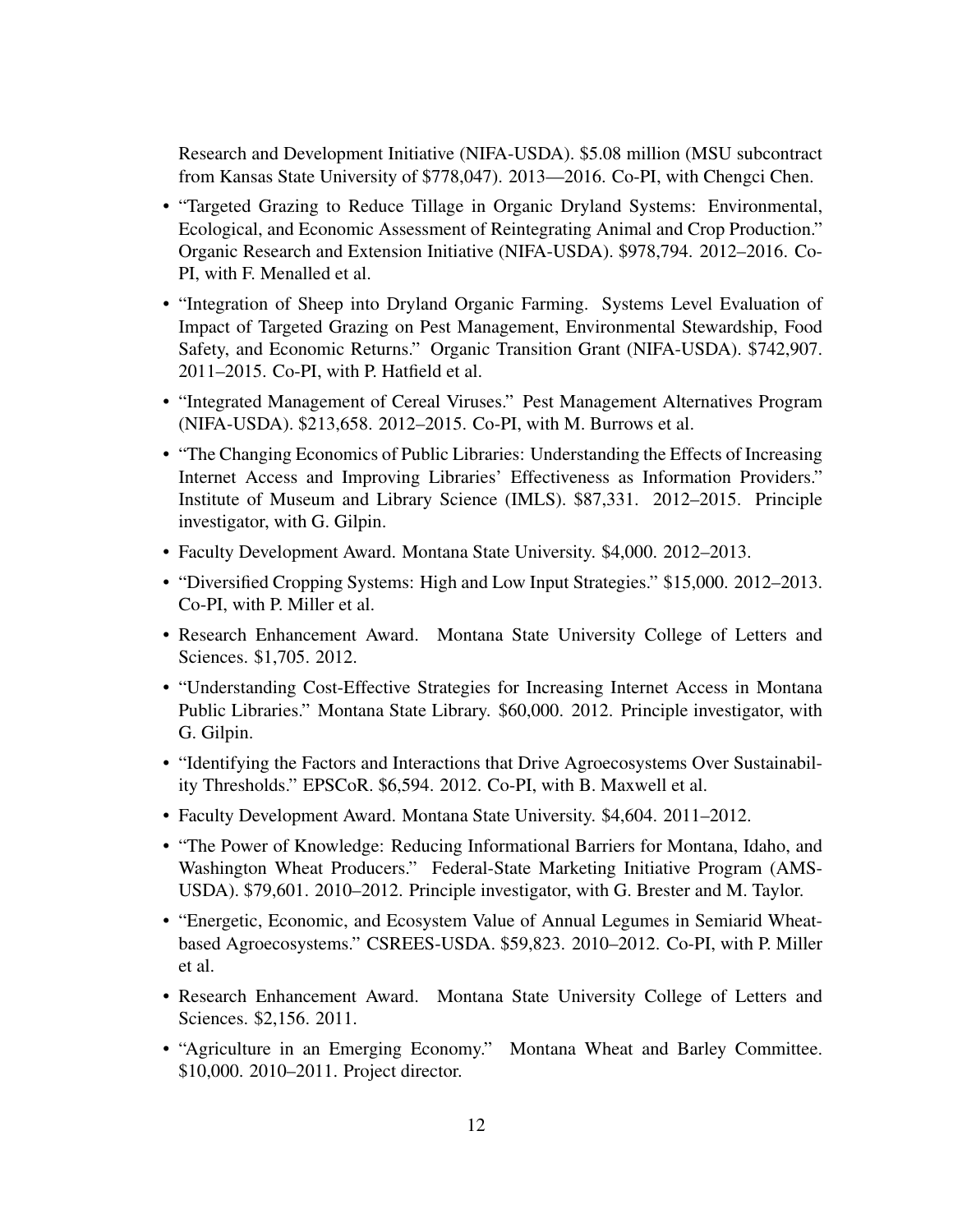*Total funds associated with all grant activities*: \$3,202,073. *Total funds associated with grant activities as principle investigator*: \$407,250

# TEACHING EXPERIENCE

- Economics of Agricultural Marketing (AGBE 321), 2009–2019
- Managerial Economics (ECNS 309), 2014–2017
- Research methods (ECNS 569), 2015–2016
- Agriculture in a Global Context (AGBE 315), 2010 (Ukraine); 2016 (France/Italy); 2018 (England/Scotland)
- Econometrics I (ECNS 561), 2010–2013
- Principles of Macroeconomics (ECNS 202), 2009

#### TEACHING DEVELOPMENT

- Rethinking Your Teaching to Promote Deeper Learning. MSU Center for Faculty Excellence Program. Bozeman, MT. August 2019.
- Higher Order Thinking and Critical Thinking: Research-Based Principles Online Teaching and Learning. MSU Center for Faculty Excellence Program. Bozeman, MT. April 2016.
- Session organizer and presenter: "Integrative learning in higher education." American Agricultural Economics Association (AAEA) Annual Meeting, San Francisco, CA, July 2015.
- North American Colleges and Teachers of Agriculture Annual Meetings. Bozeman, MT. June 2014.
- Integrative learning course redesign workshop (6 sessions). MSU Teaching and Learning. March–May 2014.
- North American Colleges and Teachers of Agriculture Annual Meetings. Blacksburg, VA. June 2013.
- Effective use of mobile devices in the classroom. MSU Teaching and Learning Faculty Workshop. March 2013.
- Faculty pedagogical development series. MSU Teaching and Learning. October– November 2012.
- Web 2.0 tools. MSU Teaching and Learning Faculty Workshop. February 2012.
- Using brain-based techniques to promote student engagement in the classroom. MSU Teaching and Learning Faculty Workshop. January 2012.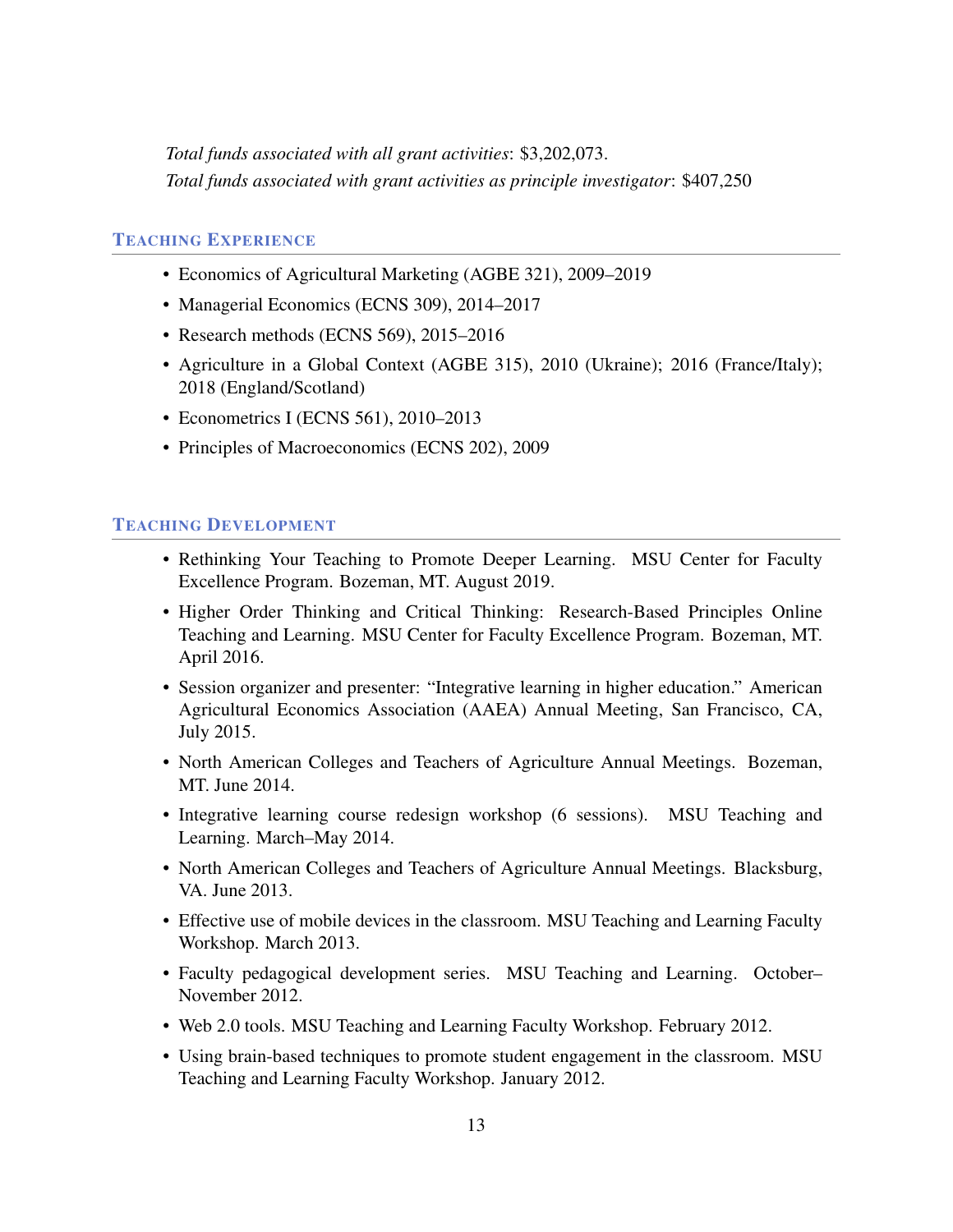- Advanced Interactive Methods in Economics. American Economic Association Continuing Education in Economics. Chicago, IL. January 2012.
- Developing Public Outreach Strategies for Your Grant Proposal. MSU Teaching and Learning Faculty Workshop. December 2011.
- American Economic Association Conference on Teaching Economics and Research in Economic Education. Palo Alto, CA. June 2011.
- Small Group Instructional Diagnosis (SGID). Montana State University. November 2010.

# **OUTREACH**

- Regular contributor to the [AgEconMT](http://www.ageconmt.com) blog and podcast series. (93 contributions since August 2016).
- "The Montana Agricultural Experiment Station: R&D for Montana's Largest Industry." 10x10 Innovation Roadshow, Bozeman, MT, September 2019.
- ["U.S. Domestic and Trade Policies: Implications for Wheat Markets."](https://create.piktochart.com/output/36635144-gallatin-broadwater-crop-school-2019) Broadwater, Gallatin, and Madison/Jefferson County Extension Crop School, Three Forks, MT, February 2019.
- ["The Effects of Tariffs on Montana Grain Markets."](https://create.piktochart.com/output/35737352-mgea-2019) 2019 Montana Grain Elevators Association Annual Conference, Great Falls, MT, January 2019.
- ["Montana Grain Markets: Weighting the Good News and the Bad."](https://create.piktochart.com/output/34045577-ag-conference-2018) MSU Agricultural Economics Outlook Conference, Bozeman, MT, November 2018.
- "Ongoing U.S. Trade Disputes: Updates and Montana Impacts." MSU Annual Extension Conference, Bozeman, MT, November 2018.
- Panelist, 2018 Annual Meeting of the Montana Department of Agriculture, Helena, MT, September 2018.
- "Insights from Futures Markets." Montana Farm Service Agency presentation series. Recorded webinar for multiple locations. September 2018.
- <http://www.montana.edu/basis> Historical Montana wheat basis data retrieval web-tool. Launched June 2018.
- "Why I love Economics." Montana State University's 125th Research Showcase, Bozeman, MT, February 2018.
- "Managing Barley Production in Uncertain Markets." Barley Outlook Conference, Conrad, MT, February 2018.
- "2018 Pulse Market Outlook." MonDak Pulse Conference, Wolf Point, MT, February 2018.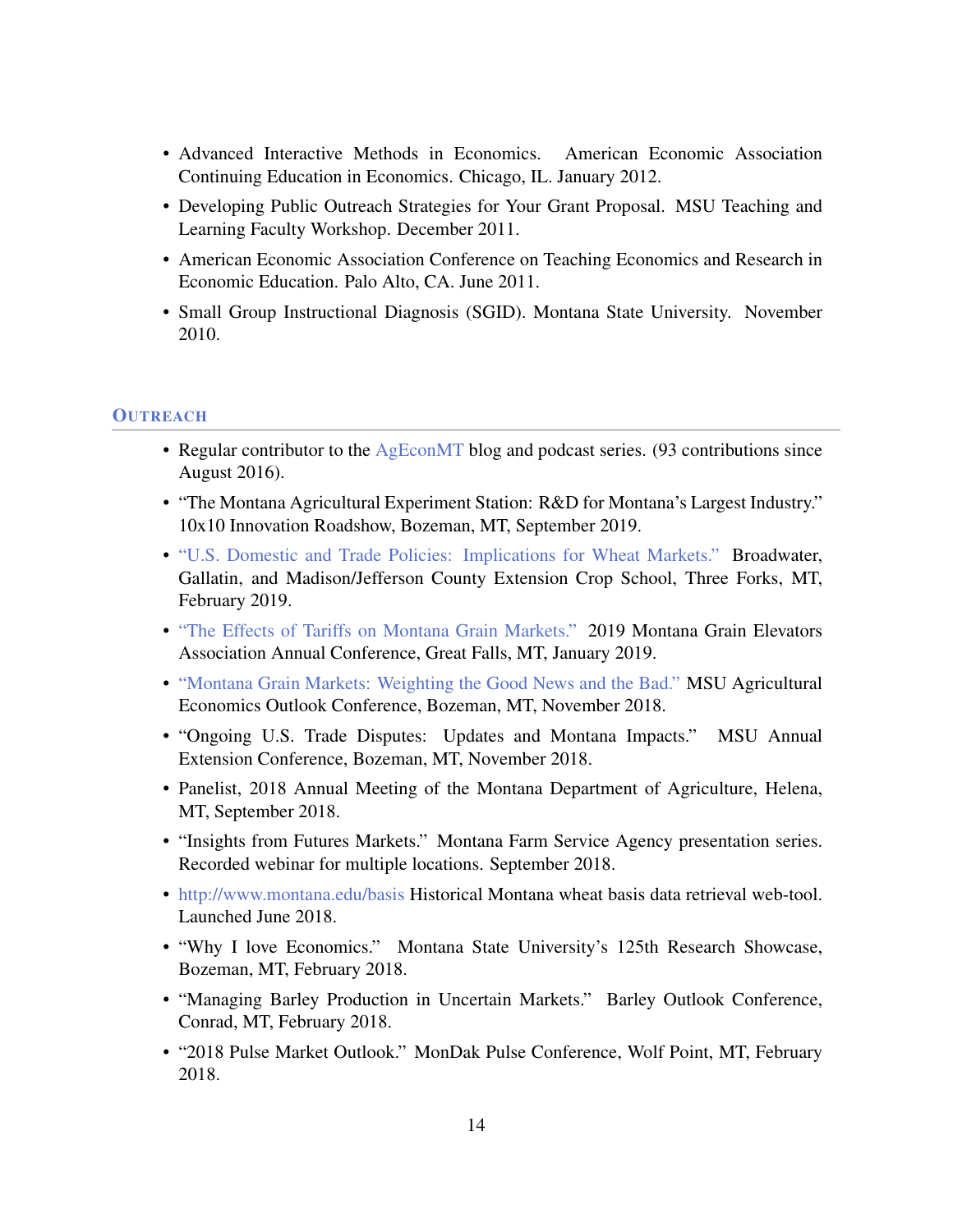- "2018 Grains and Pulse Crop Outlook." Northeast Montana Winter Series, Plentywood, MT, January 2018.
- ["Farm Finances in Distressed Wheat Markets."](https://create.piktochart.com/output/25759939-ag-conference-2017) MSU Agricultural Economics Outlook Conference, Bozeman, MT, November 2017.
- "Mechanics and Uses of Basis." Montana Farm Service Agency presentation series. Recorded webinar for multiple locations. October 2017.
- "Rotation Strategies for Wheat Pulse Systems." 2017 Northeast Montana Pulse Plot Tour, Richland, MT, June 30, 2017.
- ["Economic Potential of Integrated Organic Systems: Where Are We Today?."](https://create.piktochart.com/output/23105870-integrated-organic-economics) MSU Field Day, Ft. Ellis, MT, June 2017.
- "A Researcher and a Podcast Walk Into a Bar: What Could Possibly Go Wrong?" 2017 NC-213 Annual Meetings, Kansas City, KS, March 1, 2017.
- "Data-Driven Innovation: An Integrated Public-Private R&D Framework for the 21st Century." 2017 Grain Elevators and Processors Society Annual Conference, Kansas City, KS, February 28, 2017.
- "Management Strategies for the Good and Not-so-good Times." 2017 Malt Barley and Sugarbeet Symposium, Billings, MT, January 10, 2017.
- ["All Roads Lead to Supply and Demand."](https://magic.piktochart.com/output/18707631-mt-seed-conference-dec-7-2016) Montana Seed Growers Association Annual Conference, Bozeman, MT, December 7, 2016.
- ["Cost of Production: A Brief Overview."](https://magic.piktochart.com/output/18354410-mgga-cop-dec-1-2016) Montana Grain Growers Association Annual Conference, Great Falls, MT, December 1, 2016.
- ["Montana's Emerging Pulse Industry: Economic Opportunities and Infrastructure](https://magic.piktochart.com/output/17834134-ag-conference-nov-11-2016) [Challenges."](https://magic.piktochart.com/output/17834134-ag-conference-nov-11-2016) MSU Ag Appreciation Weekend Annual Conference, Bozeman, MT, November 11, 2016.
- ["Ag R&D Investment: A Consistently Value-Adding Venture."](https://magic.piktochart.com/output/17744282-msu-ag-summit-nov-10-2016) MSU College of Agricultural Summit, Bozeman, MT, November 10, 2016.
- "Uses of ARMS and Agricultural Census Data." Montana Agricultural Statistics Service, Bozeman, MT, February 19, 2016.
- ["The Future of Ag Research: Producers as Drivers of Knowledge."](https://goo.gl/39HBAe) Yellowstone Watershed Sustainability Project, Billings, MT, February 17, 2016.
- ["Costs of Production: A Quick Guide."](https://goo.gl/44ku7E) MT Northwestern Agricultural Research Center 2016 Crop Production Update Conference, Kalispell, MT, February 4, 2016.
- ["Montana's Role in Domestic and Global Agricultural Markets."](https://magic.piktochart.com/output/10378315-real-montana) REAL Montana, Great Falls, MT, January 14, 2016.
- Bozeman Public Library bookmobile planning committee. 2015–2016.
- ["Marketing Outlook 2015."](http://antonbekkerman.com/blogdocs/outlook2015.pdf) Montana Farm Bureau Association, Council of Presidents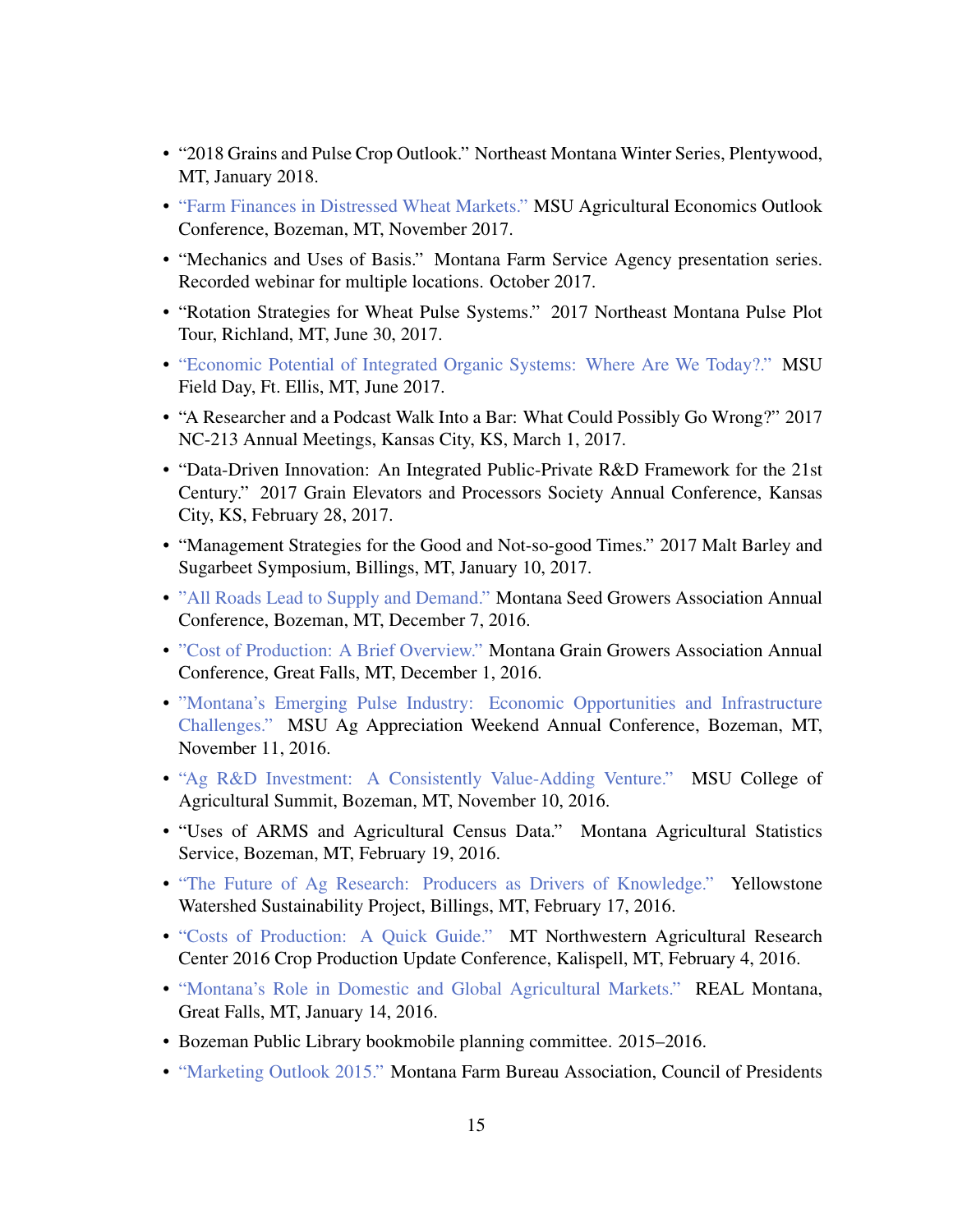Meeting, Helena, MT, February 2015.

- ["Connecting the Dots with Integrative Learning: Mapping the Terrain."](http://prezi.com/ooswgsrezd3y/) Faculty Excellence Workshop (Center for Faculty Excellence), Montana State University, January 2015.
- "Pricing and Value: Decisions to Protect Profitability." Zoetis Animal Health, Chico, MT, January 2015.
- "Tools for Marketing Organic Products in Montana." Montana Organic Growers Association, Great Falls, MT, December 2014.
- "Can Pigs Fly? Myth Busting with Economists." Montana FFA John Deere Ag Expo, Bozeman, MT, November 2014.
- "You've Got Data, Now Use It: Innovative Methods for Better Understanding Public Library Use." Montana Library Association, Billings, MT, April 2014.
- "Economic Impacts of the Wheat Stem Sawfly and an Assessment of Risk Management Strategies." Montana Grain Growers Association, Great Falls, MT, December 2013.
- "The Economics of the Wheat Stem Sawfly." MSU Agricultural Economics Outlook Conference, Bozeman, MT, October 2013.
- "Risky Business: Managing Agricultural Market Risks." Young Agricultural Leadership Conference, Fairmont, MT, October 2013.
- "Economics of Camelina Markets." Field Day at the Montana Central Ag Research Center, Mocassin, MT, July 2013.
- [Wheatbasis.montana.edu](http://wheatbasis.montana.edu) Wheat basis forecast and information web-tool. Launched February 2013.
- "Uses of ARMS and Agricultural Census Data." Montana Agricultural Statistics Service, Bozeman, MT, February 2013.
- "Changing Landscape of Northern Great Plains Markets." Montana Agribusiness Association, Great Falls, MT, January 2013.
- "Improving Wheat Marketing." Montana Grain Growers Association, Great Falls, MT, December 2012.
- "Acres and Elevators: Changes in the Conservation Reserve Program and the Grain Marketing Landscape." MSU Agricultural Economics Outlook Conference, MT, October 2012.
- "Increasing High-speed Internet Access in Public Libraries." Montana State Library Summer Institute, Helena, MT, June 2012.
- "Price Volatility in Commodity Markets." MSU Agricultural Economics Outlook Conference, Bozeman, MT, October 2011.
- Invited discussant, Young Agricultural Leadership Conference, Lewistown, MT,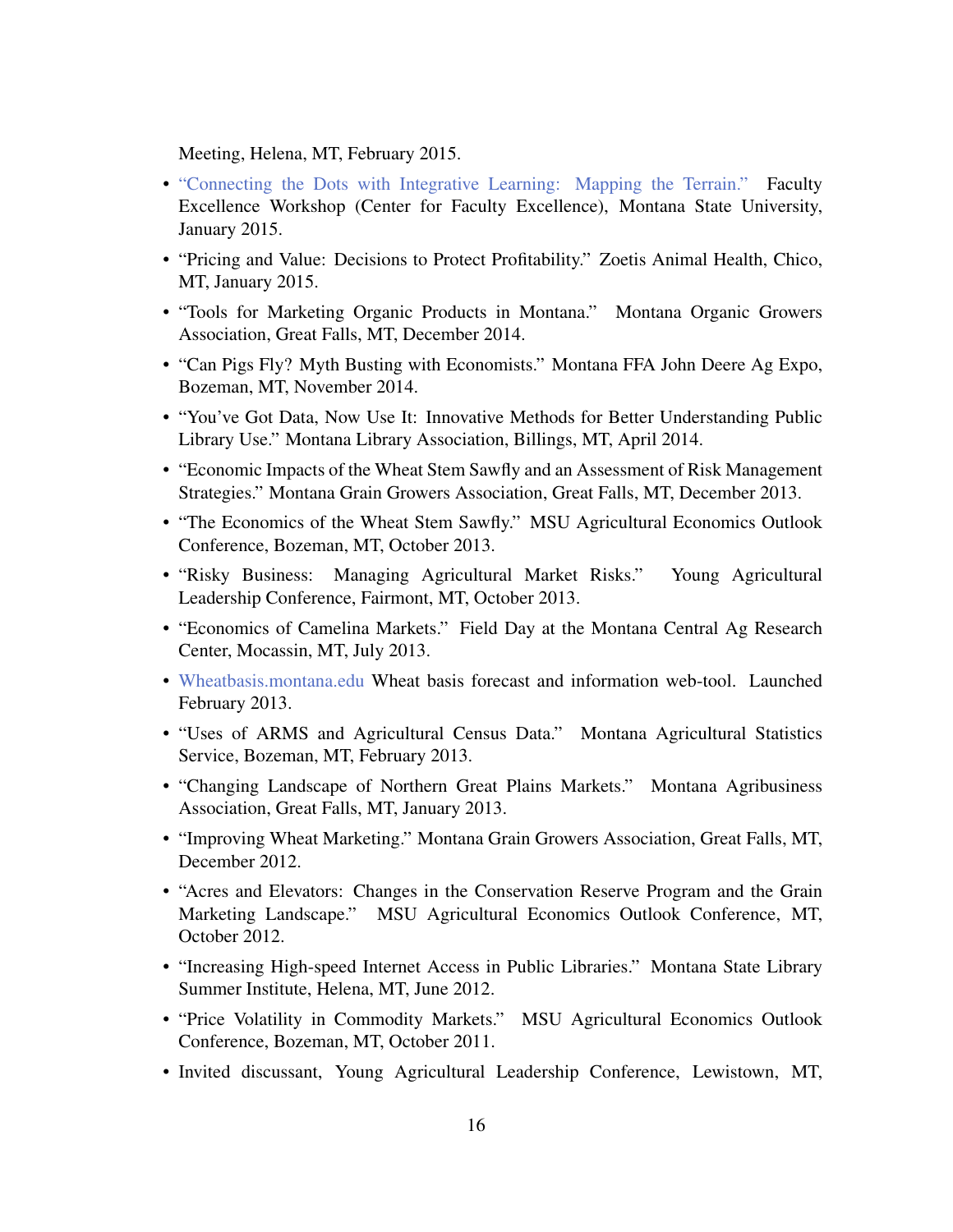October 2011.

- "Risk Management Tools." MSU extension presentations, Ronan, MT; Townsend, MT; Big Timber, MT, Spring 2011.
- "Soybean Rust: A Real Threat." Grain marketing workshop at the Vernon James Research and Extension Center, Plymouth, NC, January 2008.

### PROFESSIONAL ACTIVITY

*Leadership Positions and Development*

- Multistate Regional Committee administrative adviser:
	- NECC2103 High tunnel specialty crop production (2021– )
	- NE2140 Sustainable Management of Nematodes in Plant and Soil Health Systems  $(2020-)$
	- W4001 Social, Economic and Environmental Causes and Consequences of Demographic Change in Rural America (2019–2020)
	- WERA1010 Improving Data Quality from Sample Surveys to foster Agricultural and Community Development in Rural America (2019–2020)
- Editor, *Journal of Agricultural and Resource Economics*, 2018–2020.
- Executive committee, Western Agricultural Economics Association, 2018–2020.
- Lead developer and administrator, AgEconMT.com outreach project and website, 2016–2020.
- LEAD21, Class 13, 2017–2018.
- Co-chair, NCCC-134 Multistate Regional Committee on Applied Commodity Price Analysis, Forecasting, and Market Risk Management, 2015–2020.
- Chair, NC-213 Multistate Regional Committee on Marketing and Delivery of Quality Grains and BioProcess Coproducts, 2018–2019.
- Chair-elect, NC-213 Multistate Regional Committee on Marketing and Delivery of Quality Grains and BioProcess Coproducts, 2017–2018.
- Secretary, NC-213 Multistate Regional Committee on Marketing and Delivery of Quality Grains and BioProcess Coproducts, 2016–2017.
- Guest editor, *Journal of Agribusiness* special issue, 2016–2017.
- Developing Excellence in Academic Leadership (DEAL): leadership training for individuals in academic positions. 2015–2016.
- President, North American Branch AARES, 2012–14.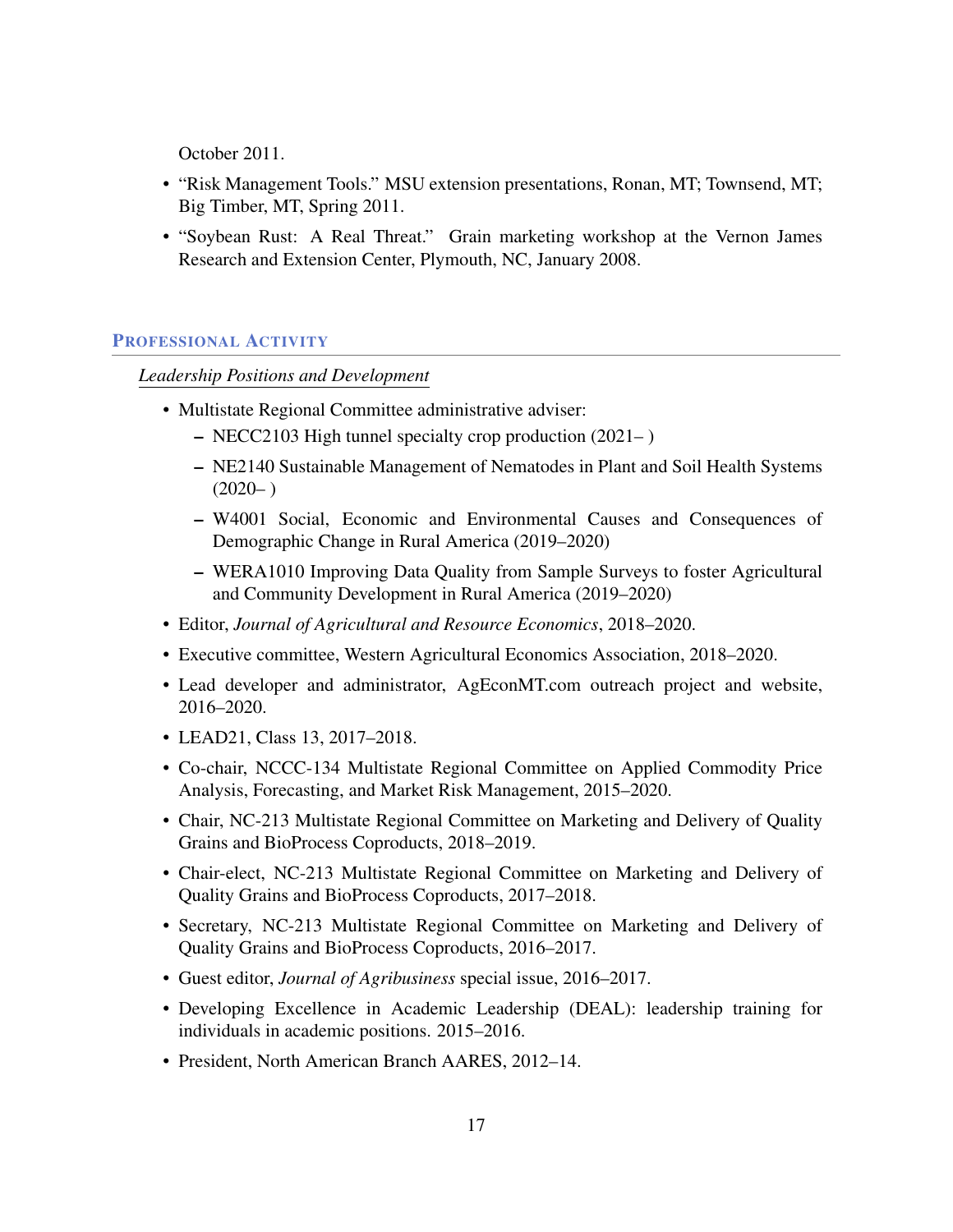- Secretary/Treasurer, Food and Agricultural Marketing and Policy Section (AAEA),  $2011 - 13$ .
- Secretary, Western Agricultural Economics Association, 2011–12.
- Secretary/Treasurer, North American Branch AARES, 2010–12.
- Council member, Western Agricultural Economics Association, 2010–12

#### *Committee Work*

- New Hampshire State Conservation Committee, NH Department of Agricultural and Food Markets, 2020–
- New Hampshire Current Use Board, NH Department of Revenue Administration, 2020–
- Montana Agricultural Land Valuation Advisory Council, MT Department of Revenue, 2016–2020.
- External reviewer, Academic programs in the Applied Economics Department, Utah State University. 2017.
- WAEA Outstanding Publication selection committee member, 2016.
- WAEA Distinguished Scholars selection committee member, 2011, 2012, 2015, 2016.
- AARES award selection committee, 2012–14.

### *Reviewer and Moderator Activity*

- Reviewer for selected papers (Demand and Price Analysis), AAEA Annual Meeting, August 2019.
- Reviewer for selected papers (Demand and Price Analysis, Risk and Uncertainty, Teaching and Learning), AAEA Annual Meeting, August 2018.
- Reviewer for selected papers (Demand and Price Analysis, Econometrics, Teaching and Learning), AAEA Annual Meeting, July 2017.
- Section leader for selected papers (Marketing and Price Analysis), WAEA Annual Meeting, June 2017.
- Reviewer for selected papers (Demand and Price Analysis, Econometrics), AAEA Annual Meeting, July 2016.
- Reviewer for selected papers, WAEA Annual Meeting, June 2016.
- Reviewer for selected papers (Demand and Price Analysis, Risk and Uncertainty), AAEA Annual Meeting, July 2015.
- Moderator at the NCCC-134 Conference on Applied Commodity Price Analysis, Forecasting, and Market Risk Management, St. Louis, MO, April 2015.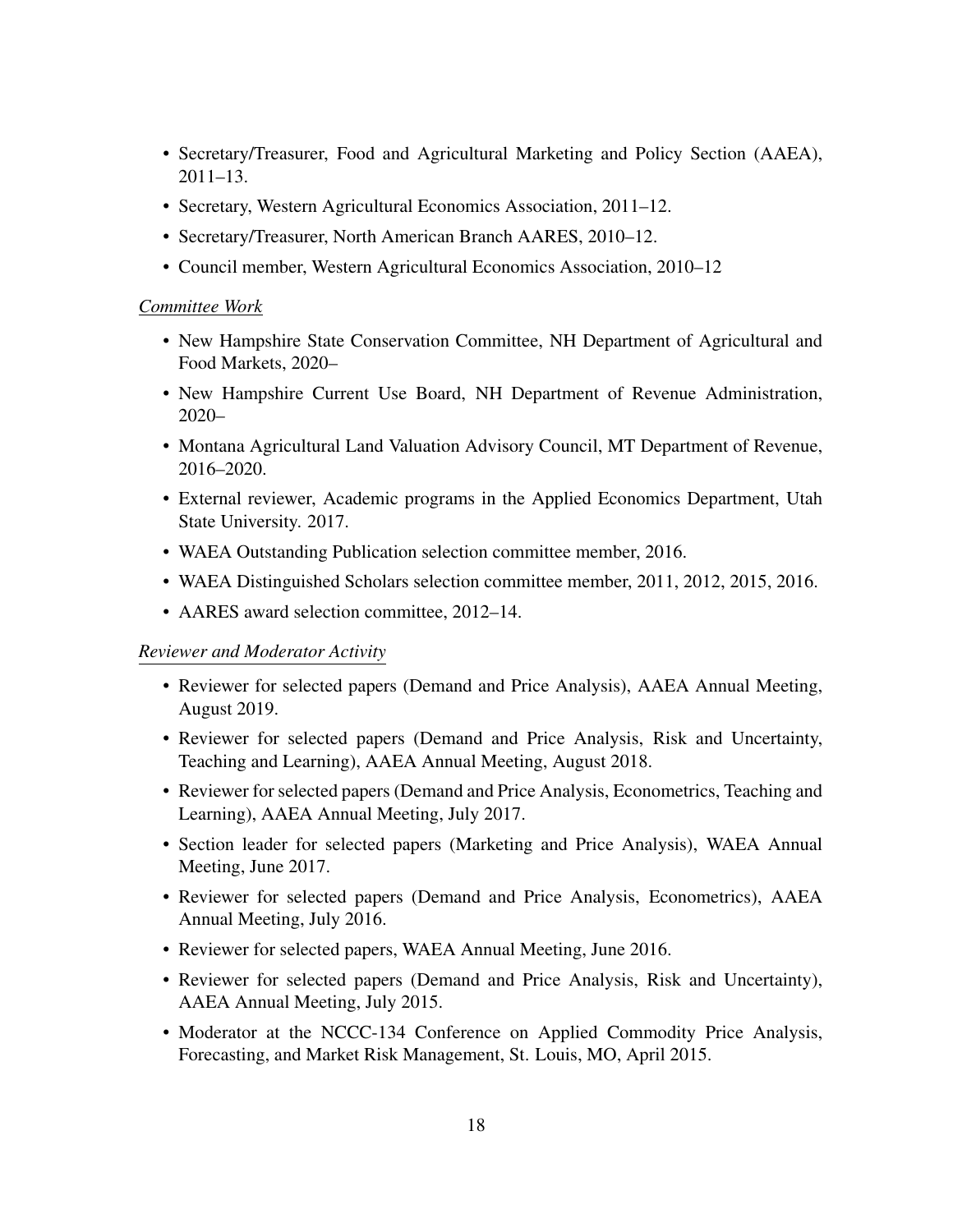- Moderator at the NCCC-134 Conference on Applied Commodity Price Analysis, Forecasting, and Market Risk Management, St. Louis, MO, April 21-22, 2014.
- Grant reviewer for the USDA Federal-State Marketing Initiative Program, July 2013.
- Section leader for the Western Users of SAS Software Annual Meeting, November 2013.
- Moderator at the NCCC-134 Conference on Applied Commodity Price Analysis, Forecasting, and Market Risk Management, St. Louis, MO, April 21-22, 2013.
- Reviewer for selected papers (Demand and Price Analysis), AAEA Annual Meeting, August 2013.
- Section leader and selected paper organizer for Risk and Uncertainty section, AAEA Annual Meeting, August 2013.
- Moderator for selected papers session (Risk & Uncertainty), AAEA Annual Meeting, August 2012.
- Section leader and selected paper organizer for Risk and Uncertainty section, AAEA Annual Meeting, August 2012.
- Reviewer for selected papers (Demand and Price Analysis; Risk and Uncertainty; Food and Agricultural Marketing; Research Methods and Econometrics), AAEA Annual Meeting, July 2011.
- Case Study Competition Judge, AAEA Annual Meeting, July 2010.
- Reviewer for selected papers (Demand and Price Analysis; Risk and Uncertainty), AAEA Annual Meetings, July 2010.
- Reviewer for selected papers, WAEA Summer Meeting, June 2010.
- Invited discussant, Program of Research on the Economics of Invasive Species Management (PREISM) Conference, Washington, DC, October 2009.
- Reviewer for selected papers (Demand and Price Analysis), AAEA Annual Meeting, July 2009.
- Moderator for selected papers session (Food & Agricultural Marketing), AAEA Annual Meeting, July 2009.
- Reviewer for: *Agricultural and Resource Economics Review*, *Agricultural Economics*, *Agricultural Finance Review*, *Agronomy Journal*, *Applied Economic Perspectives and Policy*, *American Journal of Agricultural Economics*, *Asia-Pacific Journal of Risk and Insurance*, *Australian Journal of Agricultural and Resource Economics*, *Canadian Journal of Agricultural Economics*, *Canadian Journal of Plant Science*, *China Agricultural Economics Review*, *Choices*, *Computers and Electronics in Agriculture*, *Food Policy*, *International Journal of Forecasting*, *Journal of Agricultural and Applied Economics*, *Journal of Commodity Markets*, *Journal of Agricultural and Resource*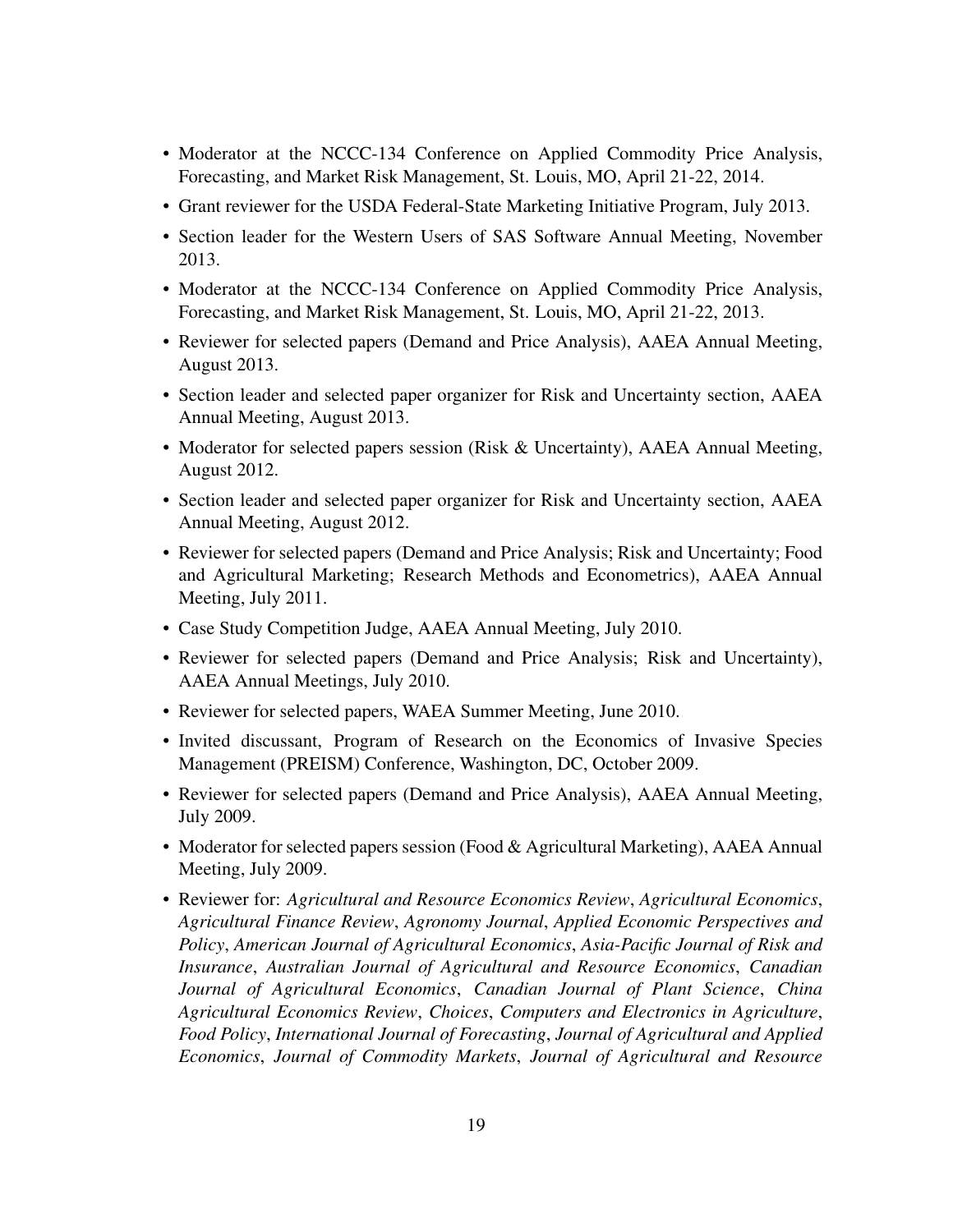*Economics*, *Journal of Food Distribution Research*, *Journal of Natural Resources Policy Research*, *OALib Journal*.

# DEPARTMENTAL AND UNIVERSITY SERVICE

#### *At Montana State University*

- DAEE faculty search committee member. 2019.
- DAEE resident instruction (undergraduate programs) committee, chair. 2016–2018.
- MSU University Research Council, member. 2014–2018.
- DAEE department head search committee, member. 2016–2017.
- DAEE advisory committee, member. 2015–2016.
- DAEE adjunct instructor search committee, member. 2017.
- DAEE agricultural economics scholarships, chair. 2009–2016.
- DAEE Promotion and Tenure committee, member. 2016.
- DAEE resident instruction (undergraduate teaching) committee, member. 2010–12, 2013–15.
- College of Agriculture scholarship selection committee, member. 2011–2017.
- Collegiate Young Farmers and Ranchers (undergraduate club), faculty adviser. 2011– 2018.
- North American Colleges and Teachers of Agriculture (NACTA) Association Annual Meeting 2014 organization committee, member. 2012–14.

Undergraduate Research Adviser:

- Douglas, J. "Modeling Portland Soft White Wheat Pseudo-Futures Prices." Spring 2020.
- Brence, M. "A Model of Optimal Beef Processing Facility Location in Montana." Spring 2018.
- Ippolito, L. "Optimal Wheat Blending Strategies to Maximize Returns from Quality." Spring 2018.
- Grubb, D. "Forecasting Wheat Protein Premiums in the northern Great Plains." Spring 2017.
- Holst, V. "Evaluating and Enhancing Modern Outreach Efforts for Agricultural Economics Faculty." Spring 2017.
- Field, C. "Supply Chain Responses to Pulse Crop Dynamics." Research project and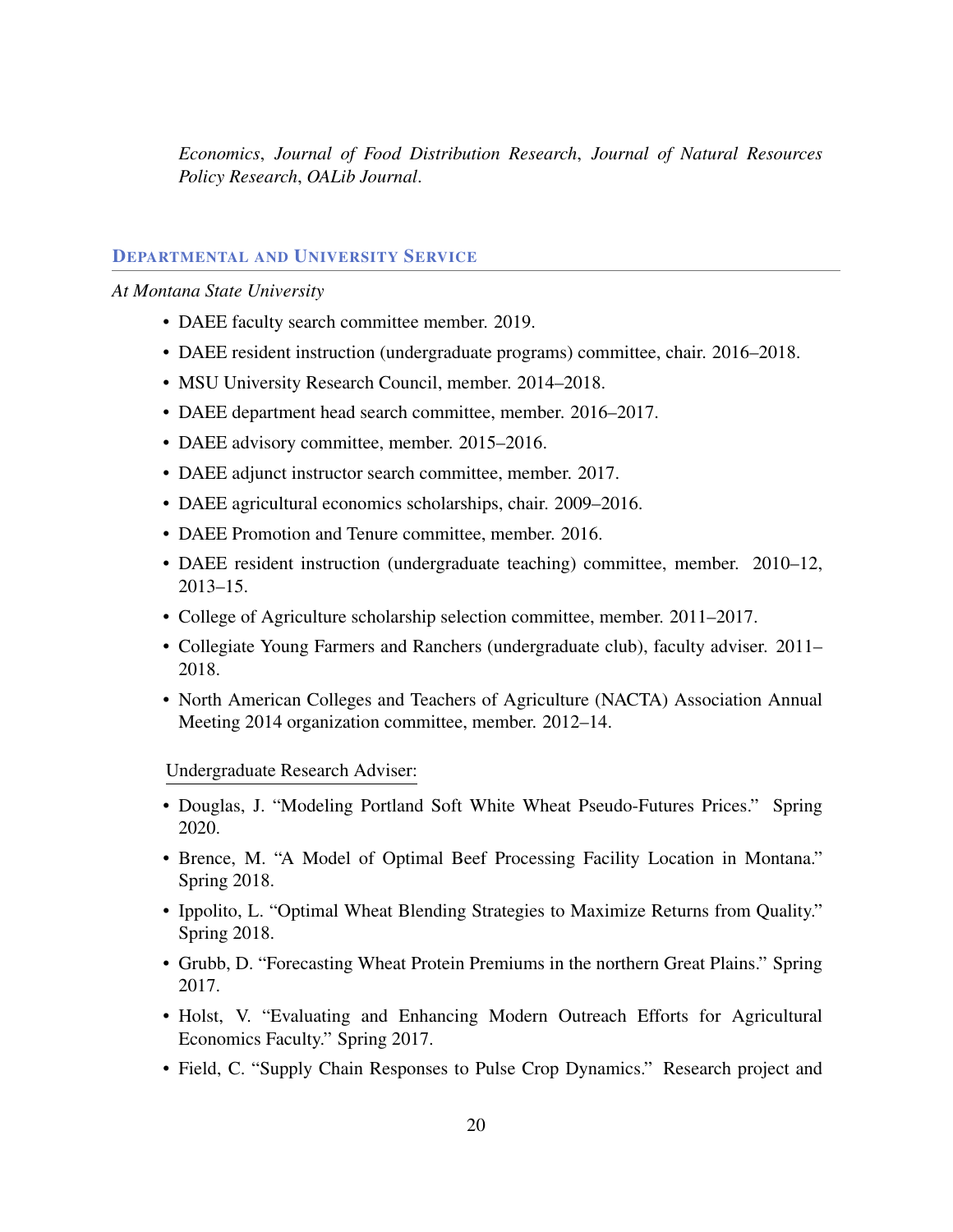poster at Montana State University's Student Research Celebration. April 2016.

- Smith, C. "Economic Potential in Emerging Northwest Wine Production Regions." Research project and poster at Montana State University's Student Research Celebration. April 2014.
- Wittmayer, A. "Identifying Relationships with Bull Health: A Data-driven Analysis." Research project and poster at Montana State University's Student Research Celebration. April 2012.

# Masters Thesis Chair:

- Swanson, A. "The Costs of Cooperation: The Effects of Section 199 on Basis for Farm Cooperatives in the Midwest." Dept. of Agricultural Economics and Economics. May 2019. (AAEA Outstanding Master's Thesis Award winner, 2020).
- Gumbley, T. "Regional Price Relationships in U.S. Fertilizer Markets." Dept. of Agricultural Economics and Economics. April 2018. (WAEA Outstanding Master's Thesis Award winner, 2019).
- Mumford, S. "An Empirical Analysis of The Impact of State Excise Taxes on Craft Breweries in the United States." Dept. of Agricultural Economics and Economics. April 2014.
- Hasenoerhl, A. "Government Subsidies and their Impacts on Farmers' Financial Stability and Land Concentration." Co-chair. Dept. of Agricultural Economics and Economics. January 2014.
- Schweizer, H. "Economic Impacts of the Canadian Wheat Board Deregulation on Malt Barley Markets." Co-chair. Dept. of Agricultural Economics and Economics. April 2013.
- Morgan, J. "Tracking the Little Black 'Rain' Clouds: An enviro-economic analysis of ambient air pollution effects on pediatric asthma." Dept. of Agricultural Economics and Economics. January 2012.

### Masters Thesis Committees:

- Anderson, L. "Chinese Retaliatory Tariff Impacts on U.S. Soybean Markets." Expected completion, May 2021.
- Worley, R. "Impact of Weight Classifications on Weight Loss Behavior: A Regression Discontinuity Design." April 2020.
- Del Curto, M. "Determinants of Participation and Coverage Level Choices in the Pasture, Rangeland, and Forage Insurance Program." April 2020.
- Boyd, M. "Factors Affecting Farm Businesses' Crop Insurance Uptake Decisions."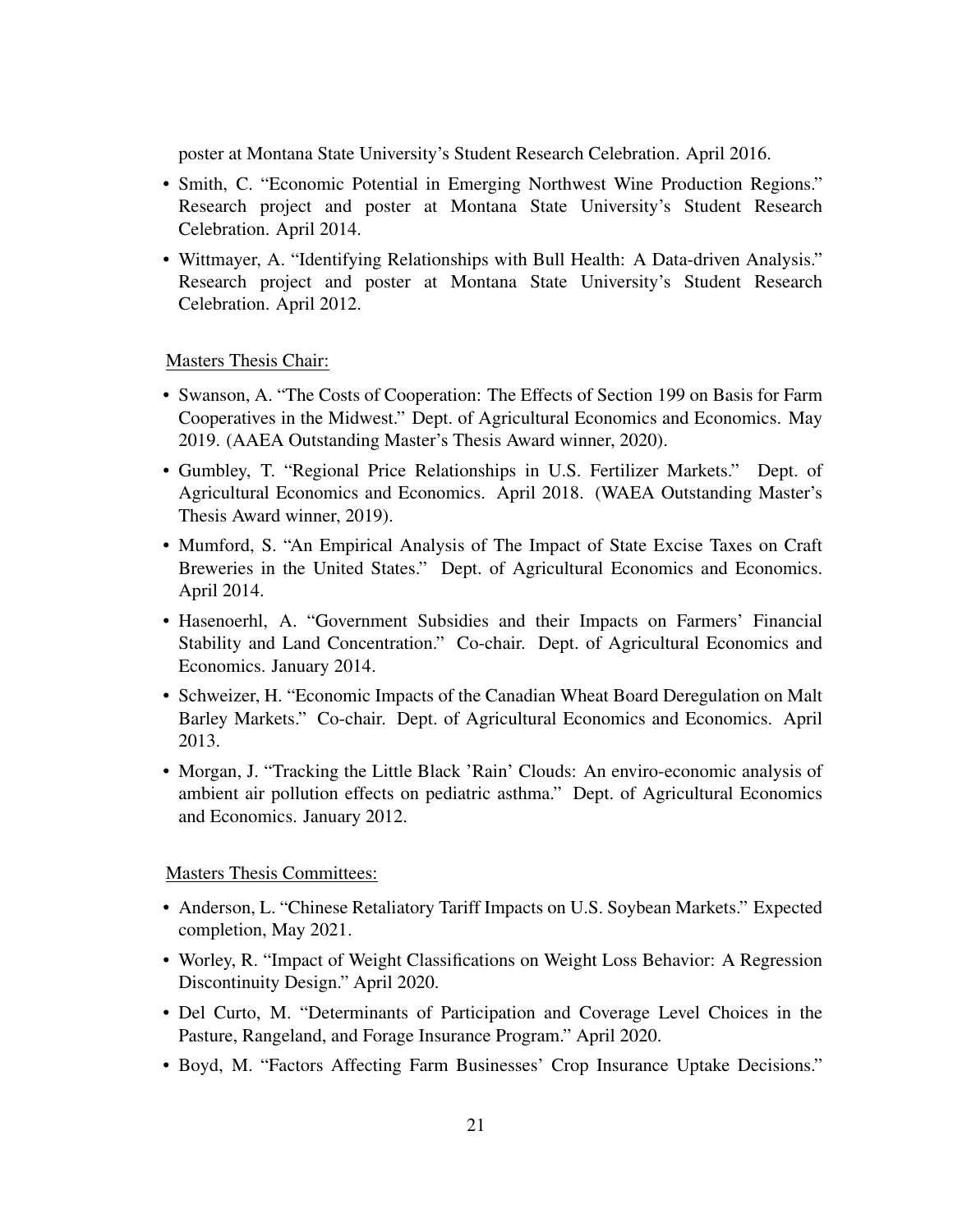Dept. of Agricultural Economics and Economics. April 2019.

- Hintzman, T. "Drivers of Economic Success for Young and Beginning Montana Farmers and Ranchers." Division of Agricultural Education. April 2019.
- Boldbaatar, M. "Valuation of Organic Land Assets." Dept. of Agricultural Economics and Economics. June 2017.
- Simonds, S. "Implications of Rate Determining Parametric Variation and Copula Modeling on the Precision of Multiple Peril Crop Insurance Rates." Dept. of Agricultural Economics and Economics. July 2015.
- John, A. "Management Approaches for Reducing Nitrate Leaching in the Judith River Basin." Dept. of Land Resources and Environmental Sciences. July 2015.
- Bunek, G. "Characterizing the Effect of USDA Report Announcements in the Winter Wheat Futures Market Using Realized Volatility." Dept. of Agricultural Economics and Economics. February 2015.
- Saunders, J. "Enrollment Responsiveness to Changes in Industry Employment Outlook at For-profit and Community Colleges." Dept. of Agricultural Economics and Economics. December 2012.
- Goulding, K. "Analysis of New York Electric Markets." Dept. of Agricultural Economics and Economics. January 2012.
- Brown, J. "Market Responses to the 2007 Renewable Fuel Standards Program: A three stage least squares approach." Dept. of Agricultural Economics and Economics. November 2011.
- McDonald, T. J. "Searching for the Ultimate Cow: The Influence of RFI in the Beef Cattle Industry." Dept. of Agricultural Economics and Economics. September 2010.

Ph.D. Thesis Committees:

- Loewen, S. "Precision Agricultural Methods for Organic Grain Production." Dept. of Land Resources and Environmental Sciences. Projected completion in May 2023.
- Lawrence, P. "Integrated Analysis and Optimization of a Dryland Wheat Agroecosystem." Dept. of Land Resources and Environmental Sciences. May 2016.
- Burgess, M. "Sustainable Cropping Systems for the Northern Great Plains—Energetic and Economic Considerations." Dept. of Land Resources and Environmental Sciences. April 2012.
- Mulder, D. Department of Chemistry and Biochemistry. Graduate school representative. October 2010.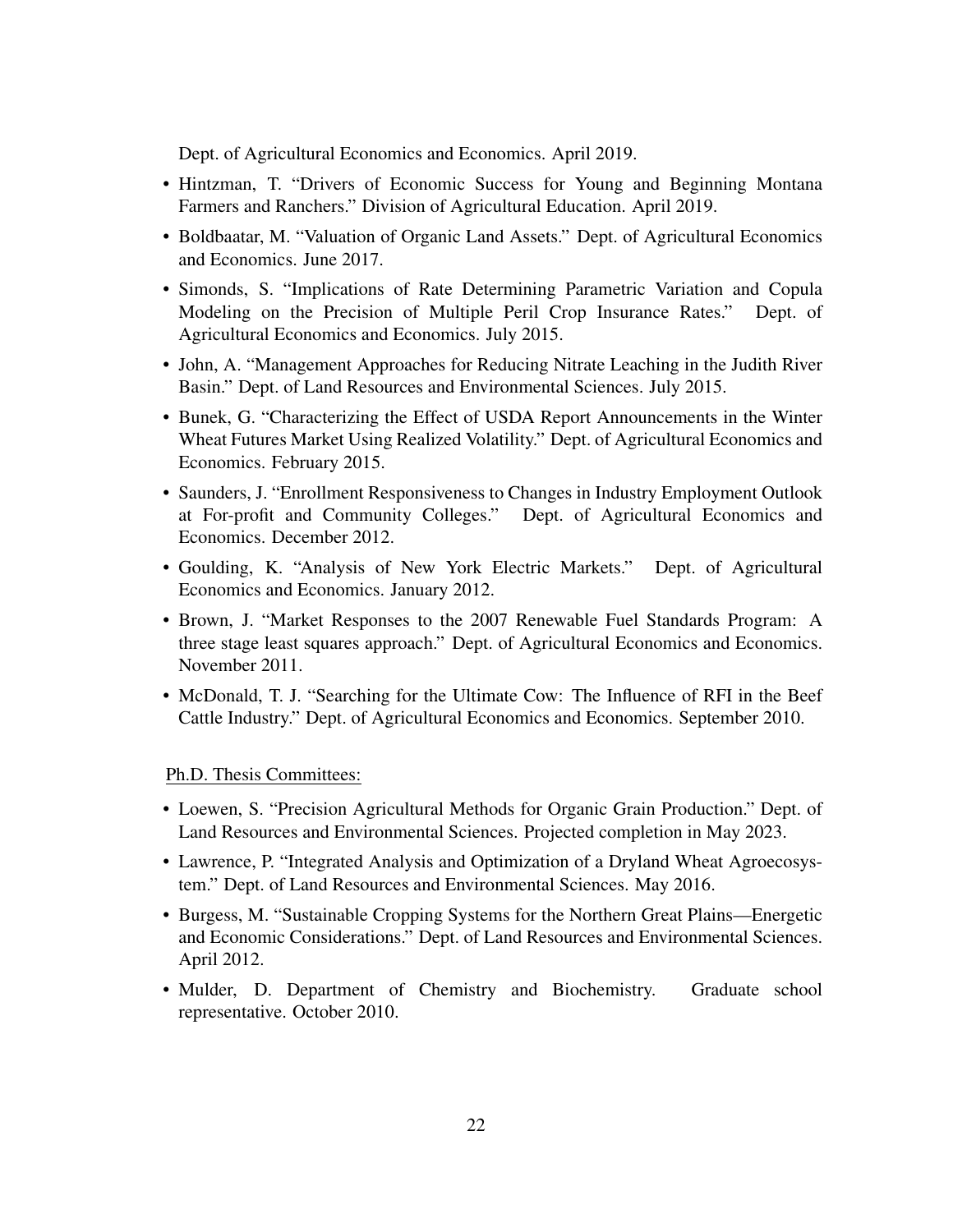# ACADEMIC AND PROFESSIONAL HONORS

- AAEA Outstanding Masters Thesis Award, for A. Swanson's thesis "The Costs of Cooperation: The Effects of Section 199 on Basis for Farm Cooperatives in the Midwest" (Committee chair: A. Bekkerman).
- WAEA Outstanding Masters Thesis Award, for T. Gumbley's thesis "Regional Price Relationships in U.S. Fertilizer Markets" (Committee chair: A. Bekkerman).
- The Andersons Early-in-Career Award, NC-213 Multistate Regional Committee on Marketing and Delivery of Quality Grains and BioProcess Coproducts. 2018.
- Montana State University Award of Excellence for contributions to academic excellence of an undergraduate student. 2018.
- WAEA Outstanding Extension Program Award, for Project (AgEconMT.com). 2017.
- Selected to represent MSU College of Agricultural in 2017/18 LEAD-21 program. 2016–2017.
- Developing Excellence in Academic Leadership Program (Montana State University). 2015–2016.
- Montana State University Certificate of Teaching Enhancement. 2013.
- Western Users of SAS Software (WUSS) Faculty Scholarship Award. 2012.
- Australian Agricultural and Resource Economics Society Young Professional Heading South Award. 2010.
- Nominated by the Department of Agricultural Economics for the Kenneth Keller Award for the best dissertation at the College of Agricultural and Life Sciences (N.C. State University). 2010.
- Nominated by the Department of Economics (N.C. State University) for the National CGS Distinguished Dissertation Award. 2010.

### PROFESSIONAL AFFILIATIONS

- American Agricultural Economics Association (AAEA)
- Western Agricultural Economics Association (WAEA)
- North American Colleges and Teachers of Agriculture (NACTA)
- NCCC-134: Applied Commodity Price Analysis, Forecasting, and Market Risk Management
- NC-213: Marketing and Delivery of Quality Grains and BioProcess Coproducts